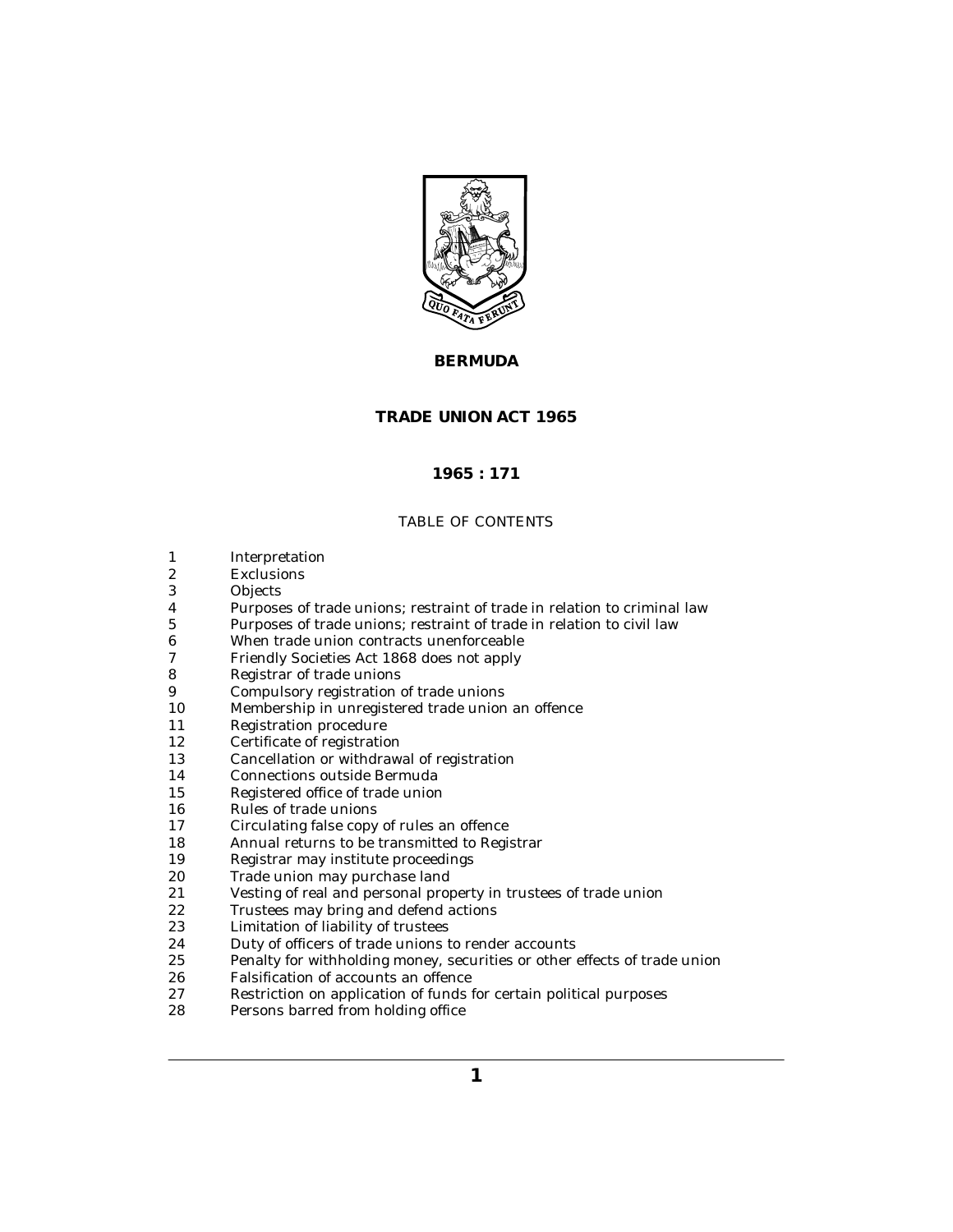# **TRADE UNION ACT 1965**

- [No action in tort against trade union](#page-14-0) 29
- [Rights of worker in respect of trade union membership](#page-14-0) 30
- [Regulation of bargaining rights of certain trade unions](#page-16-0) 30A
- [Application for certification](#page-16-0) 30B
- [Application procedure](#page-17-0) 30C
- [The bargaining unit](#page-17-0) 30D
- [Response by the employer](#page-18-0) 30E
- [Certification where there is agreement](#page-18-0) 30F
- [Certification in other cases](#page-19-0) 30G
- [Duties of employer in relation to conduct of ballot](#page-19-0) 30H
- [Protection of voting in ballot](#page-20-0) 30I
- [Duties of persons generally in relation to conduct of ballot](#page-20-0) 30J
- [Grant or refusal of certification](#page-20-0) 30K
- [Compulsory recognition and duty to treat](#page-21-0) 30L
- [Closing of undertaking](#page-21-0) 30M
- [Effect of certification](#page-21-0) 30N
- [Access to employer's premises](#page-22-0) 30O
- [Cancellation of certification](#page-22-0) 30P
- [Procedure on a ballot](#page-23-0) 30Q
- [Orders of the Director of Labour and Training and appeals](#page-23-0) 30R
- **[Offences](#page-24-0)** 30S
- [Modification of rights by agency shop](#page-24-0) 31
- [Appropriate contributions to trade union in lieu of membership](#page-25-0) 32
- [Contributions to charity instead of contributions to trade union](#page-26-0) 33
- [Setting up of agency shop by agreement](#page-26-0) 34
- [Report of agreement or failure to enter into agreement](#page-27-0) 35
- [Ballot on agency shop agreements and agency shop schemes](#page-27-0) 36
- [Effect of ballot under section 36](#page-28-0) 37
- [Duration of agency shop](#page-29-0) 38
- [Complaint of breach of duty under section 37\(1\)](#page-30-0) 39
- [Victimisation](#page-30-0) 40
- [Person under 18 but over 16 may become member of trade union](#page-31-0) 41
- [Member of trade union may nominate persons to receive moneys on his death](#page-31-0) 42
- [Change of name of trade union](#page-31-0) 43
- [Amalgamation of trade unions](#page-31-0) 44
- [Notice of change of name or amalgamation](#page-32-0) 45
- [Notice of dissolution must be sent to Registrar](#page-32-0) 46
- [Failure to give notice or send documents](#page-32-0) 47
- [Minister may make regulations](#page-32-0) 48
- Repeal *[\[omitted\]](#page-33-0)* 49
- [Commencement](#page-33-0) *[omitted]* 50

# [FIRST SCHEDULE](#page-34-0)

### [SECOND SCHEDULE](#page-35-0)

#### THIRD SCHEDULE

[Maximum Fees which may be required to be paid under Regulations](#page-36-0)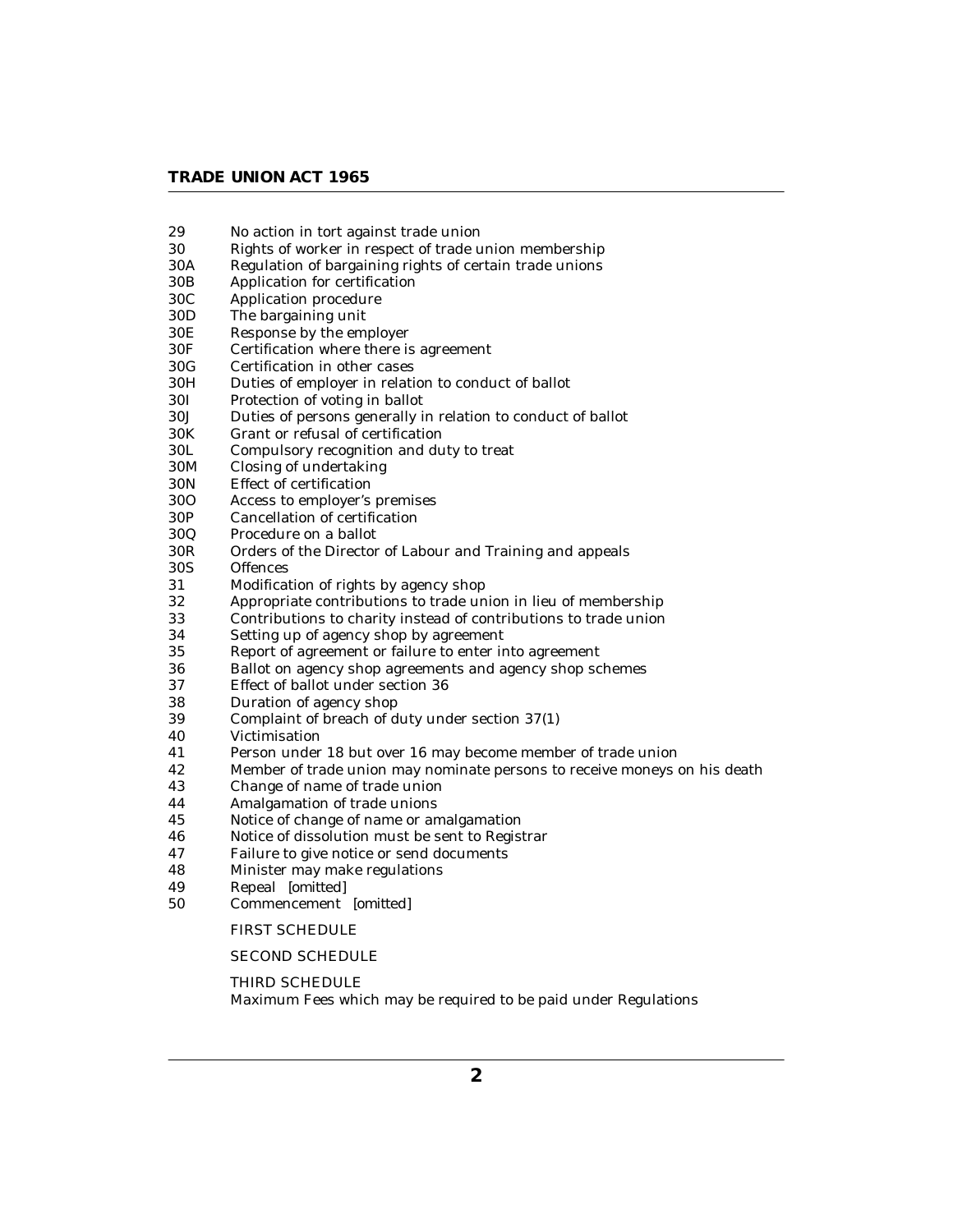## <span id="page-2-0"></span>*[preamble and words of enactment omitted]*

#### **Interpretation**

1 (1) For the purposes of this Act—

"agency shop" has the meaning assigned to it in subsection (2);

"agency shop agreement" has the meaning assigned to it in section 34;

"agency shop scheme" has the meaning assigned to it in section 36;

"appropriate contribution" shall be construed in accordance with section 32;

- "charity" means any charitable organization registered under the Charities Act 1978 [*title 13 item 10*];
- "collective agreement" means any agreement or arrangement made (in whatever way and in whatever form) between—
	- (a) a trade union and an employer; or
	- (b) a trade union and a trade union;

"labour dispute" means a dispute between—

- (a) an employer, or trade union on his behalf, and one or more workers, or trade union on his or their behalf; or
- workers, or a trade union on their behalf, and workers, or a trade union (b) on their behalf,

where the dispute relates wholly or mainly to one or more of the following—

- (i) terms and conditions of employment, or the physical conditions in which workers are required to work; or
- (ii) engagement or non-engagement, or termination or suspension of employment, of one or more workers; or
- (iii) allocation of work as between workers or groups of workers; or
- a procedure agreement; (iv)

"lock-out" means action which, in contemplation or furtherance of a labour dispute, is taken by one or more employers, whether parties to the dispute or not, and which consists of the exclusion of workers from one or more work shops, offices or other places of employment or of the suspension of work in one or more such places or of the collective, simultaneous or otherwise connected termination or suspension of employment of a group of workers;

"Minister" means the Minister charged with responsibility for Labour;

"strike" means a concerted stoppage of work by a group of workers in contemplation or furtherance of a labour dispute, whether they are parties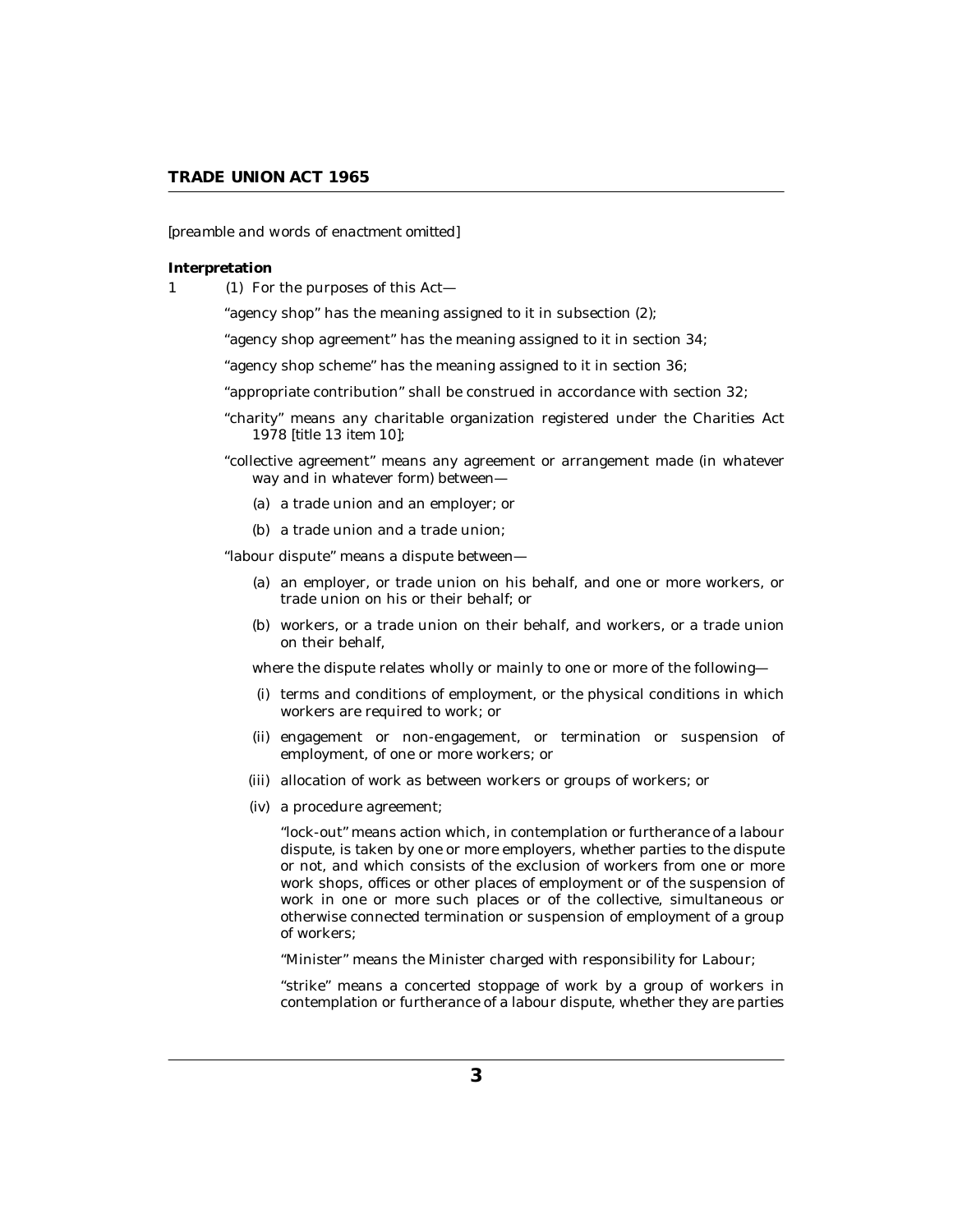to the dispute or not, whether (in the case of all or any of those workers) the stoppage is or is not in breach of their terms and conditions of employment, and whether it is carried out during, or on the termination of their employment;

"trade union" means any combination whether temporary or permanent, the principal purposes of which are, under its constitution, the following purposes, hereinafter in this Act referred to as statutory purposes, that is to say, the regulation of the relations between workers and employers or between workers and workers, or between employers and employers, whether such combination would or would not, if this Act had not been passed, have been deemed to have been an unlawful combination by reason of some one or more of its purposes being in restraint of trade and includes a federation of trade unions:

Provided that nothing in this Act shall affect—

- (i) any agreement between partners as to their own business;
- (ii) any agreement between an employer and those employed by him as to such employment; or
- (iii) any agreement in consideration of the sale of the goodwill of a business or of instruction in any profession, trade or handicraft,

or shall preclude any trade union from providing benefits for its members; or from applying the funds of the trade union in furtherance of any charitable or educational purpose, or from affiliation with any other trade union, whether within or outside Bermuda, or from defraying any initial payment or regular periodical subscription payable in connection with any such affiliation;

"worker" means an individual regarded in whichever (if any) of the following capacities is applicable to him, that is to say, as a person who works or normally works or seeks to work—

- (a) under a contract of employment; or
- (b) subject to section 2 of the Labour Relations Act 1975 [*title 18 item 1*], in employment under or for the purposes of the Crown, in so far as any such employment does not fall within paragraph (a).

For the purposes of this Act, there shall be an agency shop where the terms (2) and conditions of employment of any worker include a condition that such worker must either—

- be a member of a trade union; or (a)
- (b) agree to pay appropriate contributions to that trade union in lieu of membership,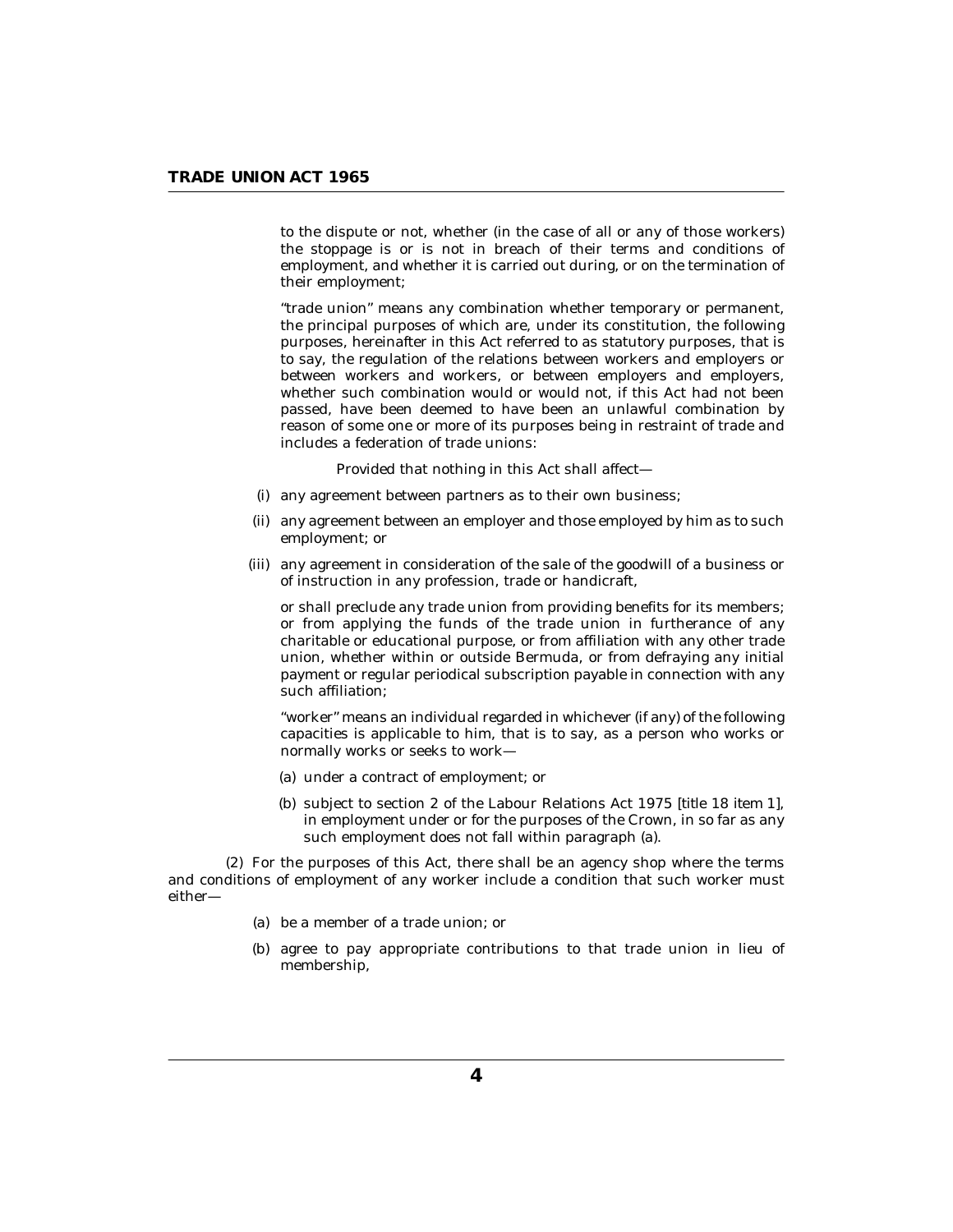<span id="page-4-0"></span>whether or not a right to elect to pay equivalent contributions to charity is mentioned or referred to in such terms and conditions of employment.

*[NB "Worker", "worker's", "workers" and "workers'" substituted throughout Act for "workman", "workman's", "workmen" and "workmen's" by 1998:41 s.2. These amendments are not individually noted in each place they occur.;"trade union" amended by 2002:15 s.2 effective 12 July 2002]*

#### **Exclusions**

This Act shall not apply in relation to—  $\mathfrak{p}$ 

- (a) persons in the naval, military or air forces of Her Majesty or of the United States of America or in the Police Service of Bermuda; or
- (b) a prison officer as defined for the purposes of the Prisons Act 1979 [*title 10 item 32*]; or
- (c) persons employed in civilian employment by or under the Government of the United Kingdom who have been engaged in a place outside Bermuda to take up employment in Bermuda; or
- persons employed by or under the Government of the United States of (d) America.

*[Section 2 amended by 1997:37 effective 6 May 1999]*

#### **Objects**

Subject to this Act, the fact that any trade union has under its constitution purposes or powers other than statutory purposes within the meaning of this Act shall not prevent its being registered under this Act, and any such trade union which is so registered shall have power to apply its funds to any lawful objects for the time authorized under its constitution. 3

**Purposes of trade unions; restraint of trade in relation to criminal law**

The purposes of any trade union shall not, by reason merely that they are in restraint of trade, be deemed to be unlawful, so as to render any member of such trade union liable to criminal prosecution for conspiracy or otherwise. 4

**Purposes of trade unions; restraint of trade in relation to civil law**

The purposes of any trade union shall not, by reason merely that they are in restraint of trade, be unlawful so as to render voidable any agreement or trust. 5

**When trade union contracts unenforceable**

Subject to this Act, the courts shall not have power to entertain any legal proceedings instituted with the object of directly enforcing or recovering damages for, the breach of any of the following agreements, namely— 6

> (a) any agreement between members of a trade union as such, concerning the conditions on which any members for the time being of such trade union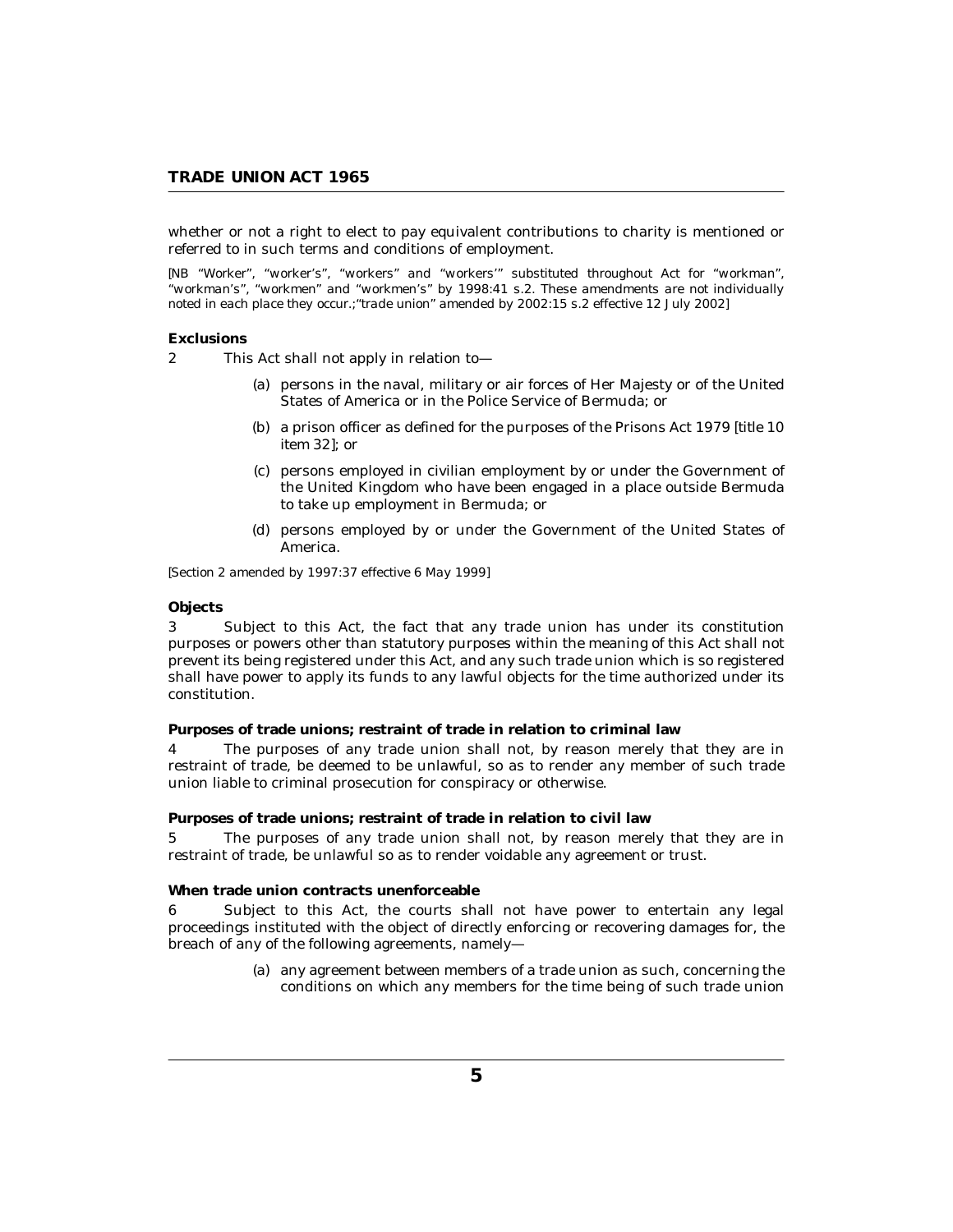<span id="page-5-0"></span>shall or shall not sell their goods, transact business, employ, or be employed; or

- (b) any agreement for the payment by any person of any subscription or penalty to a trade union; or
- (c) any agreement for the application of the funds of a trade union-
	- (i) to provide benefits to members; or
	- (ii) to furnish contributions to any employer or worker not a member of such trade union, in consideration of such employer or worker acting in conformity with the rules or resolutions of such trade union; or
	- (iii) to discharge any fine imposed upon any person by sentence of a court of law; or
- (d) any agreement made between one trade union and another; or
- any collective agreement between a trade union and an employer or group (e) of employers; or
- any bond to secure the performance of any of the abovementioned (f) agreements:

Provided that nothing in this section shall be deemed to constitute any of the above mentioned agreements unlawful.

#### **Friendly Societies Act 1868 does not apply**

The Friendly Societies Act 1868 [*title 13 item 11*] shall not apply to any trade union, and the registration of any trade union thereunder shall be void. 7

#### **Registrar of trade unions**

The Registrar-General (hereinafter in this Act referred to as "the Registrar") shall be the Registrar of trade unions within the meaning and for the purposes of this Act. 8

### **Compulsory registration of trade unions**

Upon the establishment of a trade union, it shall be the duty of the committee 9 (1) of management or of trustees appointed in that behalf or, in default of any such appointment, of the directing authority (by whatever name it may be called) of the union, to make application in writing for registration within three months after the date of the establishment of the union:

Provided that any trade union which, on 31 July 1965, was registered under the Trade Union and Trade Disputes Act 1946 [*repealed*] shall be deemed to have been registered under this Act.

 $(2)$  In the case of a trade union established on or before 31 July 1965, but not registered under the Trade Union and Trade Disputes Act 1946 [*repealed*] this section shall apply as if 31 July 1965 were the date of the establishment of the union.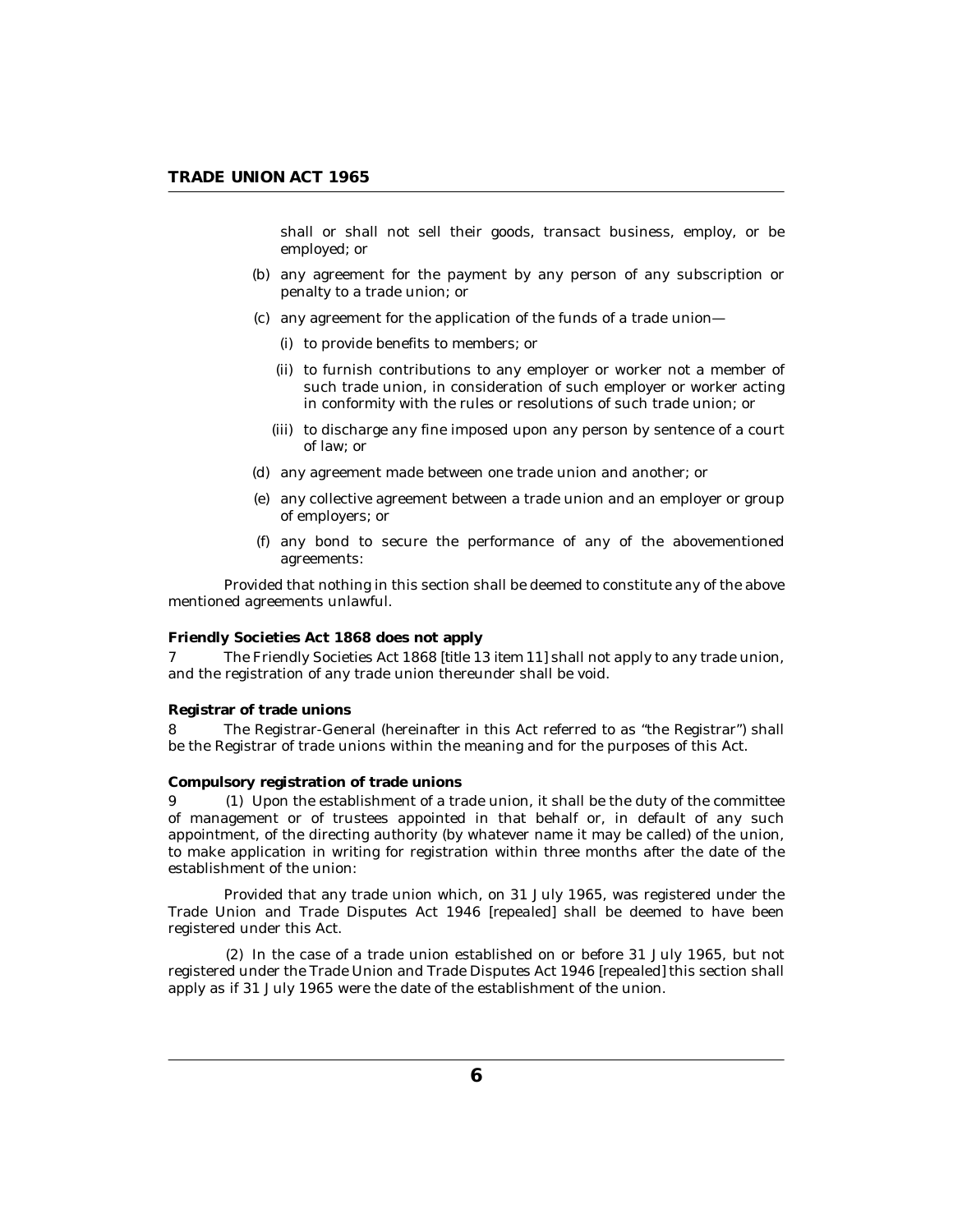<span id="page-6-0"></span>(3) Any person who fails to comply with the requirements of this section commits an offence against this Act:

Punishment on summary conviction: a fine of \$72 and a further fine of \$72 in respect of each week during which the offence continues after conviction.

Where an offence against this section is committed jointly by a number of (4) persons each of those persons shall be liable to the punishment provided by subsection (3).

The Registrar may, if he thinks fit, from time to time grant an extension of the (5) period specified in subsection (1), provided that such period shall not, in any particular case, be so extended as to exceed a period of one month in the aggregate.

**Membership in unregistered trade union an offence**

If an application for registration of a trade union has not been made as required by this Act, or if registration of a trade union has been refused, then every member of the trade union who continues as a member thereof, and every person who takes part in any meeting or proceedings thereof, knowing that such union is not registered under this Act, commits an offence against this Act;  $1<sub>0</sub>$ 

Punishment on summary conviction: a fine of \$144;

### **Registration procedure**

11 (1) With respect to the registration of a trade union and of the rules thereof, the following provisions shall have effect—

- (a) an application in writing to register the trade union and its rules shall be sent to the Registrar in the prescribed form and signed by seven or more members of the union, any of whom may be officers thereof, and shall be accompanied by two copies of the rules, signed by the seven members signing the application and a list of the titles and names of the officers of the trade union',
- (b) the Registrar may call for further information for the purposes of satisfying himself that any application complies with this Act or that the trade union is entitled to registration under this Act
- no trade union shall be registered under a name identical with that under (c) which any other existing trade union has been registered or so nearly resembling such name as to be likely to deceive the members or the public;
- (d) the Registrar shall refuse to register any trade union unless he is satisfied—
	- (i) that all the purposes of the trade union are lawful;
	- (ii) that, having regard to the constitution of the trade union, the principal purposes of the trade union are statutory purposes; and
	- (iii) that this section and of any regulations made under this Act with respect to registration have been complied with;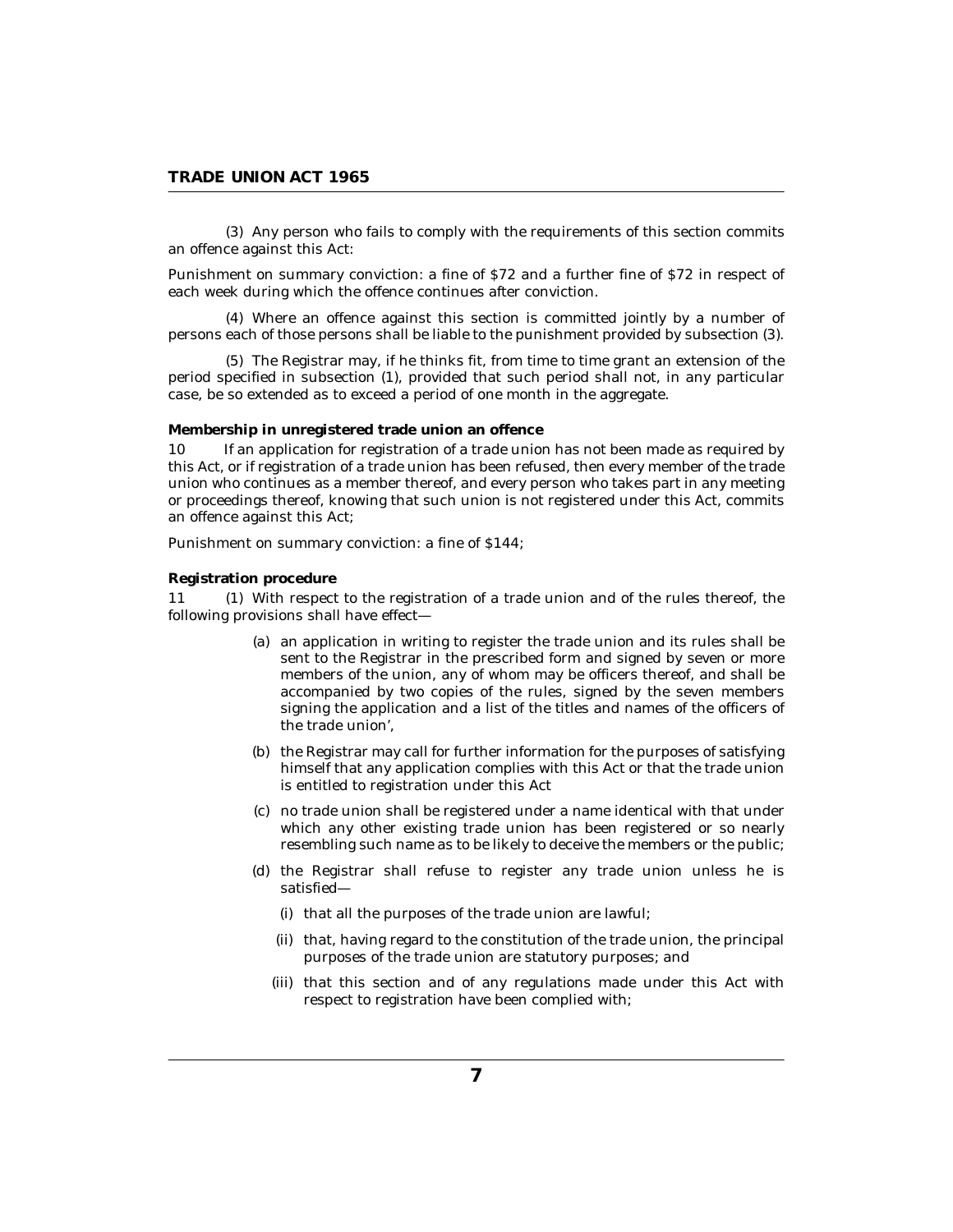- <span id="page-7-0"></span>where the Registrar refuses to register a trade union he shall forthwith (e) inform the applicants in writing of the grounds of his refusal;
- an appeal shall lie to the Supreme Court from a refusal of the Registrar to (f) register a trade union, and on such appeal the Supreme Court may make any such order as it thinks proper, including any directions as to the costs of the appeal;
- the Supreme Court may make rules governing such appeals providing for (g) the method of giving evidence, prescribing the time within which such appeals shall be brought, the fees to be paid, the procedure to be followed and the manner of notifying the Registrar of the appeal; and
- (h) the Registrar shall be entitled to be heard on any appeal.

## **Certificate of registration**

 $(1)$  On application being made for the registration of a trade union, the Registrar, if he is satisfied as to the matters mentioned in section  $11(d)$ , shall register the trade union and its rules, and shall issue a certificate of registration. 12

A certificate of registration shall, unless proved to have been withdrawn or (2) cancelled, as hereinafter in this Act provided, be conclusive evidence that the regulations made under this Act relating to registration have been complied with in respect of the matters certified in the certificate.

### **Cancellation or withdrawal of registration**

The Registrar may withdraw or cancel the certificate of registration of a trade union in the following cases— 13

- at the request of the trade union, to be evidenced in such manner as the (a) Registrar may from time to time direct;
- $(b)$  on proof to the satisfaction of the Registrar that a certificate of registration has been obtained by fraud or mistake, or that the principal purposes of the trade union or any of them are not or are no longer statutory purposes, or that any one of the purposes of the trade union is unlawful, or that the trade union has wilfully and after notice from the Registrar violated any of the provisions of this Act, or has ceased to exist;
- as provided under section 14(2); (c)
- if the Registrar is satisfied that the trade union is used for an unlawful (d) purpose or a purpose inconsistent with the objects and the rules of the trade union or that the funds of the trade union are expended in an unlawful manner or on an unlawful object or on an object not authorized by the rules of the trade union.

(2) Not less than two months' previous notice in writing specifying briefly the ground of any proposed withdrawal or cancellation of a certificate of registration, shall be given by the Registrar to a trade union before the certificate is withdrawn or cancelled: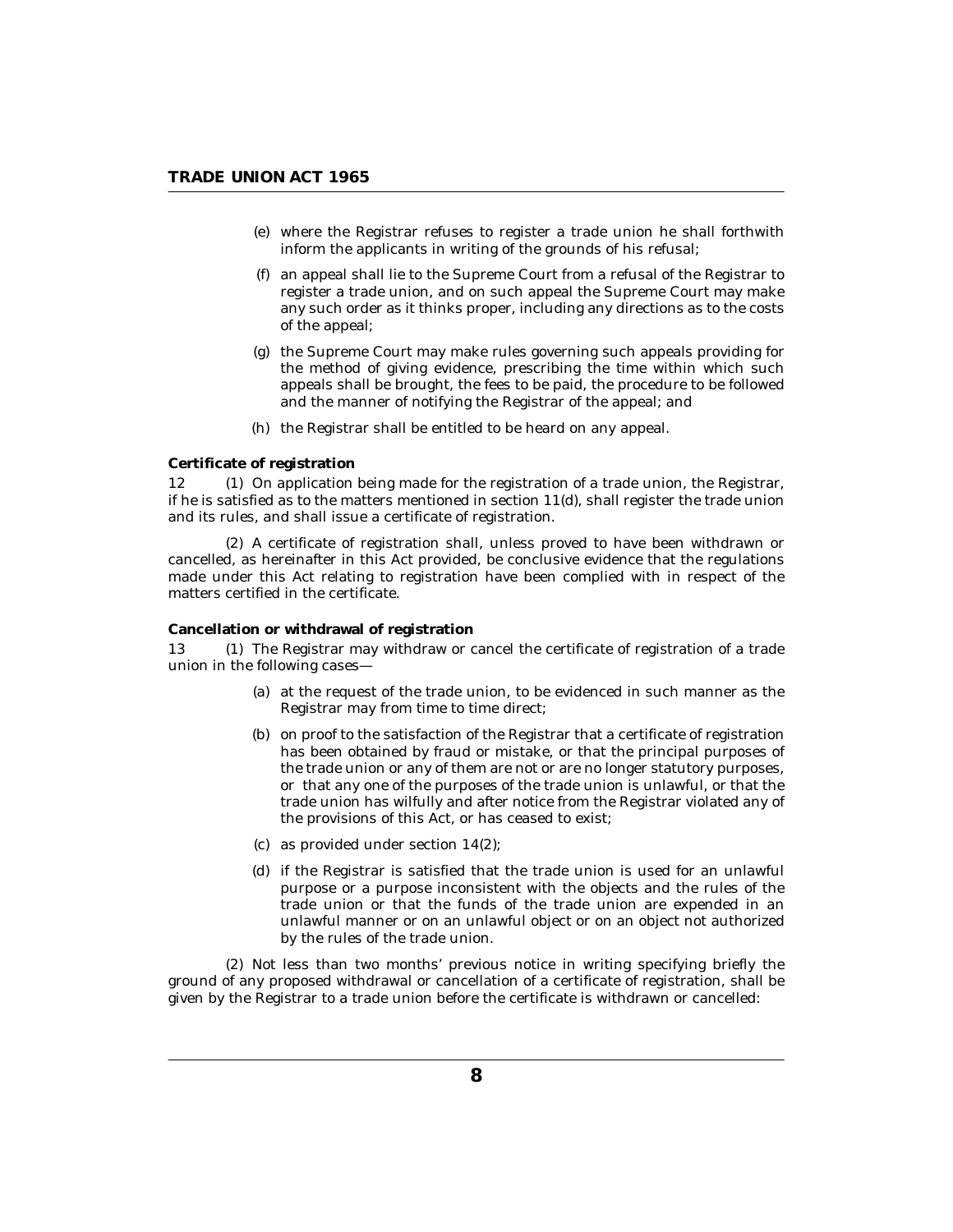<span id="page-8-0"></span>Provided that—

- no notice need be given by the Registrar in any case where the withdrawal (a) or cancellation of the certificate is at the request of the trade union, or where the trade union has ceased to exist;
- (b) if any one of the purposes of a trade union is proved to be unlawful it shall be the duty of the Registrar to cancel the certificate forthwith.

An appeal from the decision of the Registrar under this section shall lie to the (3) Supreme Court subject to the same conditions as are provided for an appeal against the refusal of the Registrar to register a trade union, and the Supreme Court may make rules providing for the same matters for which rules may be made in respect of such appeal.

A trade union whose certificate of registration has been withdrawn or cancelled (4) shall, from the time of the withdrawal or cancellation, cease absolutely to enjoy as such the privileges of a registered trade union and, subject to subsection (5), shall be dissolved, but without prejudice to any liability actually incurred by such trade union, which may be enforced as if the withdrawal or cancellation had not taken place:

Provided that where an appeal has been made under subsection (3) this subsection shall not apply until such appeal shall have been disposed of.

(5) If after the withdrawal or cancellation of its certificate of registration a trade union continues in active operation, except for the purpose of winding up its affairs, every member of the committee of management, every trustee and every officer of the trade union who takes any part in the operation of the trade union, except for the purpose aforesaid, commits an offence against this Act:

Punishment on summary conviction: a fine of \$36 for every day during which the trade union continues in active operation;

and every other person who, knowing that the certificate has been withdrawn or cancelled, takes part in any meeting or proceedings of the trade union, except for the purpose aforesaid, commits an offence against this Act:

Punishment on summary conviction: a fine of \$144.

#### **Connections outside Bermuda**

14 (1) No registered trade union shall be connected with or be a part of any trade union or other organization in such a manner as to place the trade union which is established within Bermuda, or any of its members, under the control of a trade union or other organization which is established outside Bermuda.

(2) The Registrar shall withdraw or cancel the certificate or registration of every trade union so connected.

### **Registered office of trade union**

Every trade union registered under this Act shall have a registered office to which all communications and notices may be addressed; and if any such trade union is in 15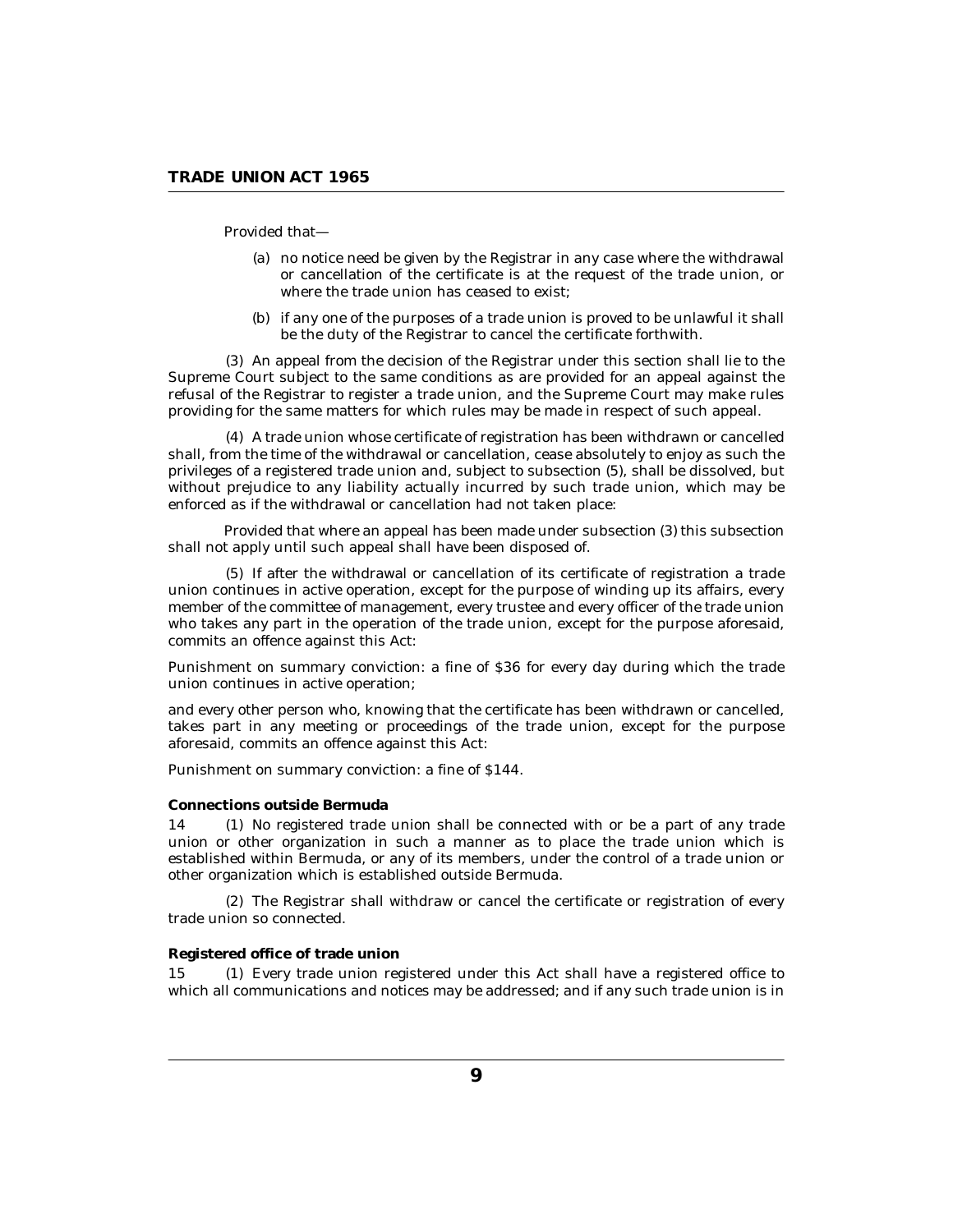<span id="page-9-0"></span>operation for seven days without having such an office every officer thereof commits an offence against this Act:

Punishment on summary conviction: a fine of \$36 for every day during which it is so in operation.

(2) Notice of the situation of the registered office of any trade union, and of any change therein, shall be given to the Registrar and recorded by him, and until such notice is given the trade union shall not be deemed to have complied with this Act.

## **Rules of trade unions**

With respect to the rules of a trade union registered under this Act, the following provisions shall have effect— 16

- (a) the rules of each trade union shall contain provisions in respect of the following matters—
	- (i) the name of the trade union and place of meeting for the business of the trade union;
	- (ii) the whole of the purposes for which the trade union is to be established, the purpose for which the funds thereof shall be applicable, the conditions under which any member may become entitled to any benefit assured thereby, the subscriptions and contributions, if any, to be paid by any member and the form of receipt to be given to members therefor and the fines, forfeitures and other penalties to be paid by or imposed on members of the trade union;
	- (iii) the manner of making, altering, and rescinding rules;
	- (iv) the appointment and removal of a general committee of management, of a trustee or trustees, treasurer, and other officers;
	- $(v)$  the investment of the funds, and for an annual or periodical audit of accounts;
	- (vi) the inspection of the books and names of members of the trade union by every person having an interest in the funds of the trade union;
	- (vii) the taking of a secret ballot of members for all or any of the following purposes—
		- (1) the election or removal of officers or members of any executive committee or other governing body; or
		- strike or lock-out action; (2)
- Every amendment or alteration of the rules shall be submitted to the (b) Registrar for registration, and no such amendment or alteration shall have effect until the Registrar has issued a certificate of registration with respect thereto; and the Registrar shall refuse to register such amendment or alteration if it appears to him that by reason of the amendment or alteration the principal purposes of the trade union would no longer be statutory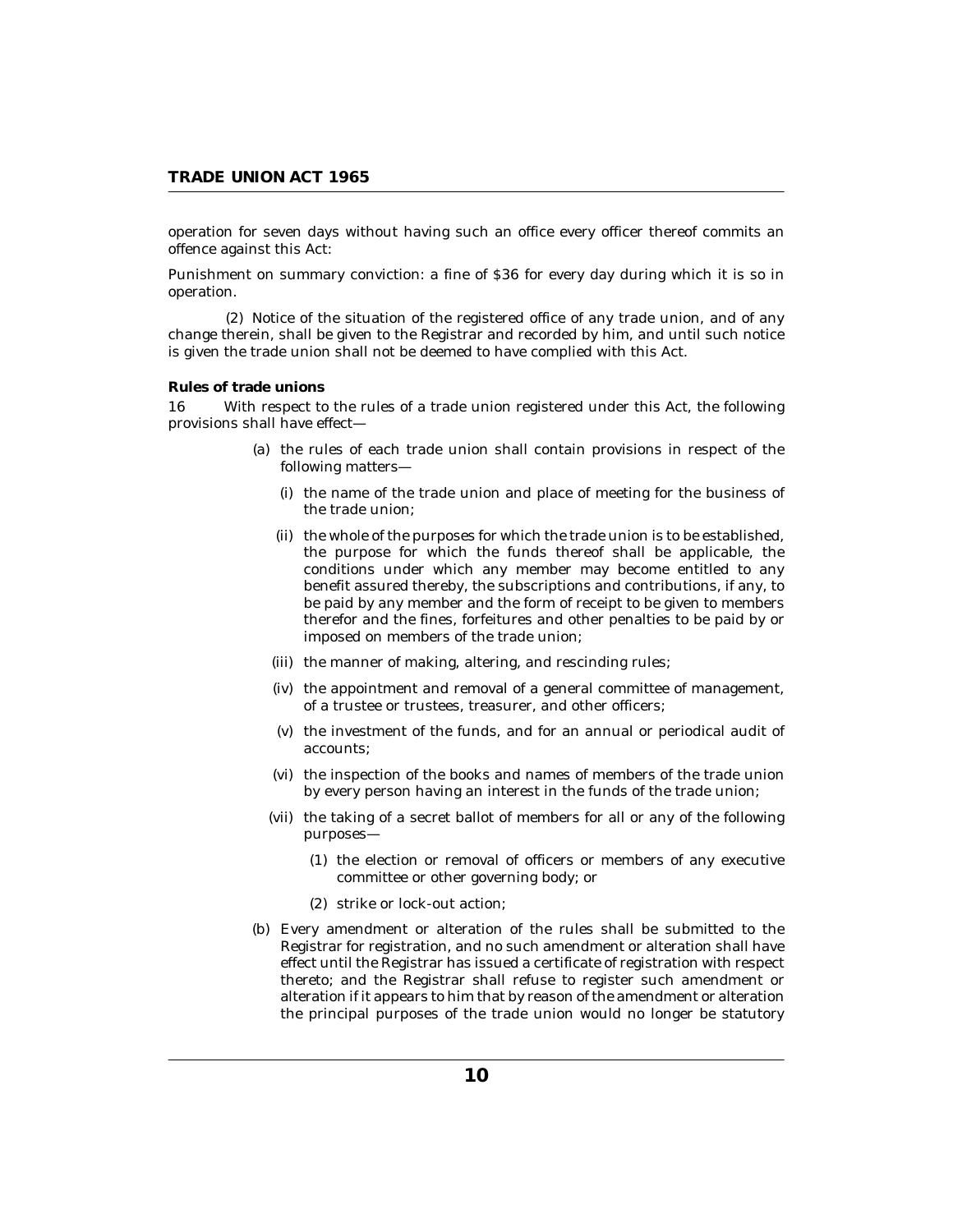purposes, or any of the purposes of the union would be unlawful; or if the rules would cease to contain provisions in respect of the several matters set out in paragraph (a):

<span id="page-10-0"></span>Provided that an appeal from the Registrar under this section shall lie to the Supreme Court subject to the same conditions as are provided for an appeal against the Registrar to register a trade union, and the Supreme Court may make rules providing for the same matters for which rules may be made in respect of such appeal;

> a copy of the rules shall be delivered by the trade union to any person on (c) demand on payment of a sum not exceeding twelve cents.

**Circulating false copy of rules an offence**

- Any person— 17
	- who, with intent to mislead or defraud, gives to any member of a trade (a) union registered under this Act, or to any person intending or applying to become a member of a trade union, a copy of the rules or of any alterations or amendments thereof, other than those respectively which exist for the time being, on the pretence that they are the existing rules of the trade union, or that there are no other rules of such trade union; or
	- (b) who, with the intent aforesaid, gives a copy of any rules to any person on the false pretence that those rules are the rules of a trade union registered under this Act,

commits an offence against this Act:

Punishment on summary conviction: imprisonment for 6 months or a fine of \$720.

#### **Annual returns to be transmitted to Registrar**

A general audited statement of the receipts, funds, effects and expenditure of every trade union registered under this Act shall be submitted to the Registrar before the first day of June in every year, and shall show fully the assets and liabilities at the date, and the receipts and expenditure during the year preceding the date to which it is made out, of the trade union; and shall show separately the expenditure in respect of the several purposes of the trade union, and shall be prepared and made out up to such date in such form, And comprising such particulars, as the Registrar may from time to time require; and any member of and depositor in such trade union shall be entitled to receive, on application to the treasurer or secretary of that trade union, a copy of such general statement without making any payment therefor. Such general statement shall be audited by some fit and proper person or persons appointed or approved by the Registrar. 18

The account books of any trade union and all vouchers and other documents (2) relating thereto shall, if the Registrar so requires, be produced to him for inspection and audit.

Every trade union shall send to the Registrar within three months of the date (3) to which the books of the trade union are made up in every year a copy of all alterations of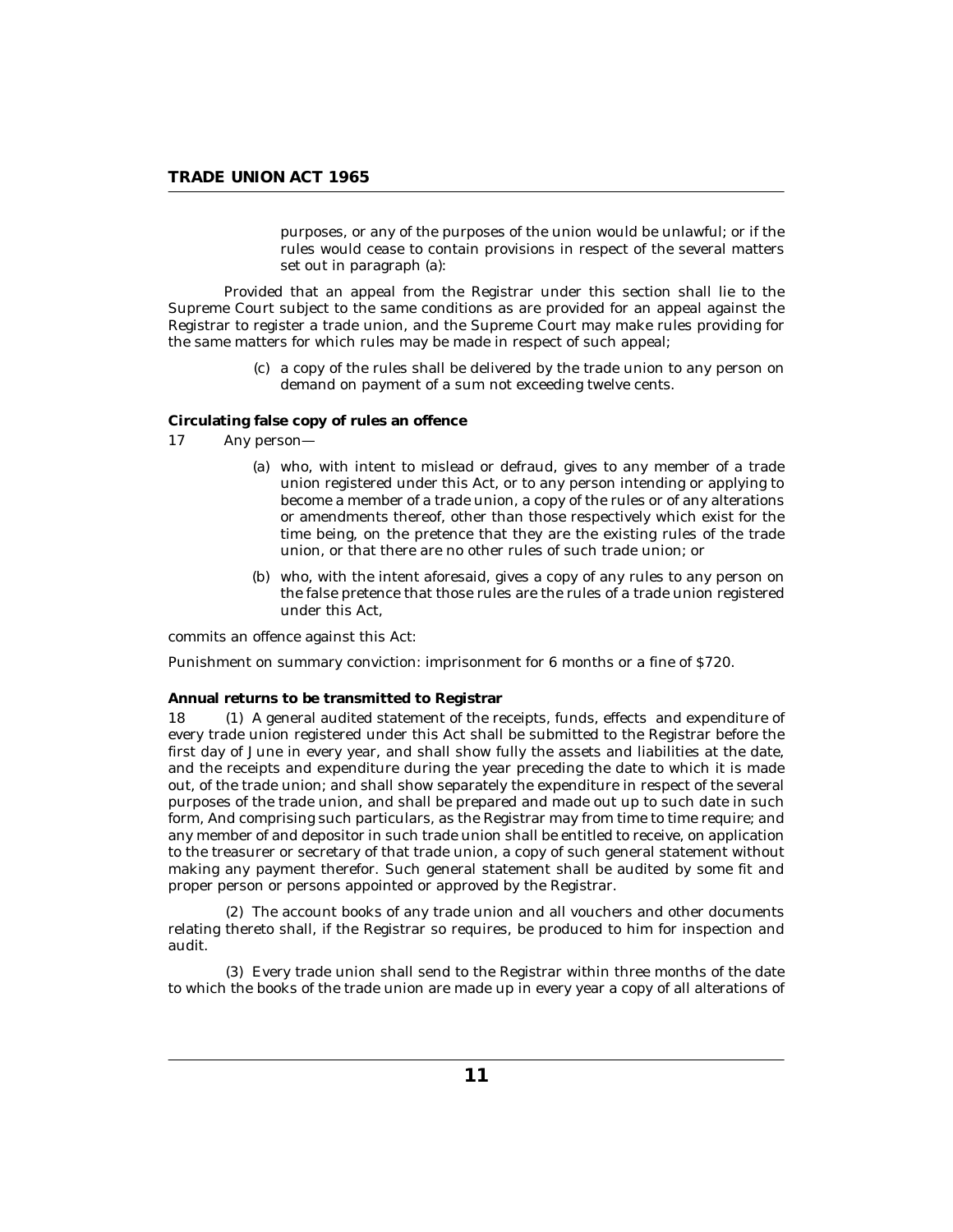<span id="page-11-0"></span>rules and new rules and changes of officers made by the trade union during the year preceding such date, and a copy of the rules of the trade union as they exist at that date.

Every officer of a trade union which fails to comply with this section commits (4) an offence against this Act:

Punishment on summary conviction: a fine of \$72.

Any person who wilfully makes or orders to be made any false entry in or any (5) omission from any such general statement, or in or from the return of such copies of rules or alterations of rules, commits an offence against this Act:

Punishment on summary conviction: imprisonment for 3 months or a fine of \$360.

## **Registrar may institute proceedings**

The Registrar may institute proceedings for an offence under any of the preceding sections or under section 26 and may conduct any such proceedings. 19

### **Trade union may purchase land**

20 (1) It shall be lawful for any trade union registered under this Act to purchase or take upon lease in the name of the trustees for the time being of the trade union any land not exceeding one acre, and to sell, exchange, mortgage or let any such land, and no purchaser, assignee, mortgagee or tenant shall be bound to inquire whether the trustees have authority for the sale, exchange, mortgage or letting, and the receipt of the trustees shall be a discharge for the money arising therefrom.

(2) No member of a trade union shall be entitled to be registered as a freeholder in respect of any land held by the trade union so as to qualify him for election to any municipal, parochial or other public body or so as to confer upon him any parliamentary, municipal or parochial franchise.

## **Vesting of real and personal property in trustees of trade union**

All real and personal property whatsoever belonging to any trade union registered under this Act shall be vested in the trustees for the time being of the trade union appointed as provided by this Act, for the use and benefit of the trade union and the members thereof, and shall be under the control of the trustees, their respective executors or administrators, according to their respective claims and interests.  $21$ 

Upon the death or removal of any such trustees the property shall vest in the (2) succeeding trustees for the same estate and interest as the former trustees had therein, and subject to the same trusts, without any conveyance or assignment whatsoever, except in the case of stocks and securities in the public funds of Bermuda, which shall be transferred into the names of the new trustees.

(3) In all actions, or suits, or indictments, or summary proceedings before any court touching or concerning any such property, the property shall be stated to be the property of the person or persons for the time being holding the said office of trustee, in their proper names, as trustees of the trade union, without any further description.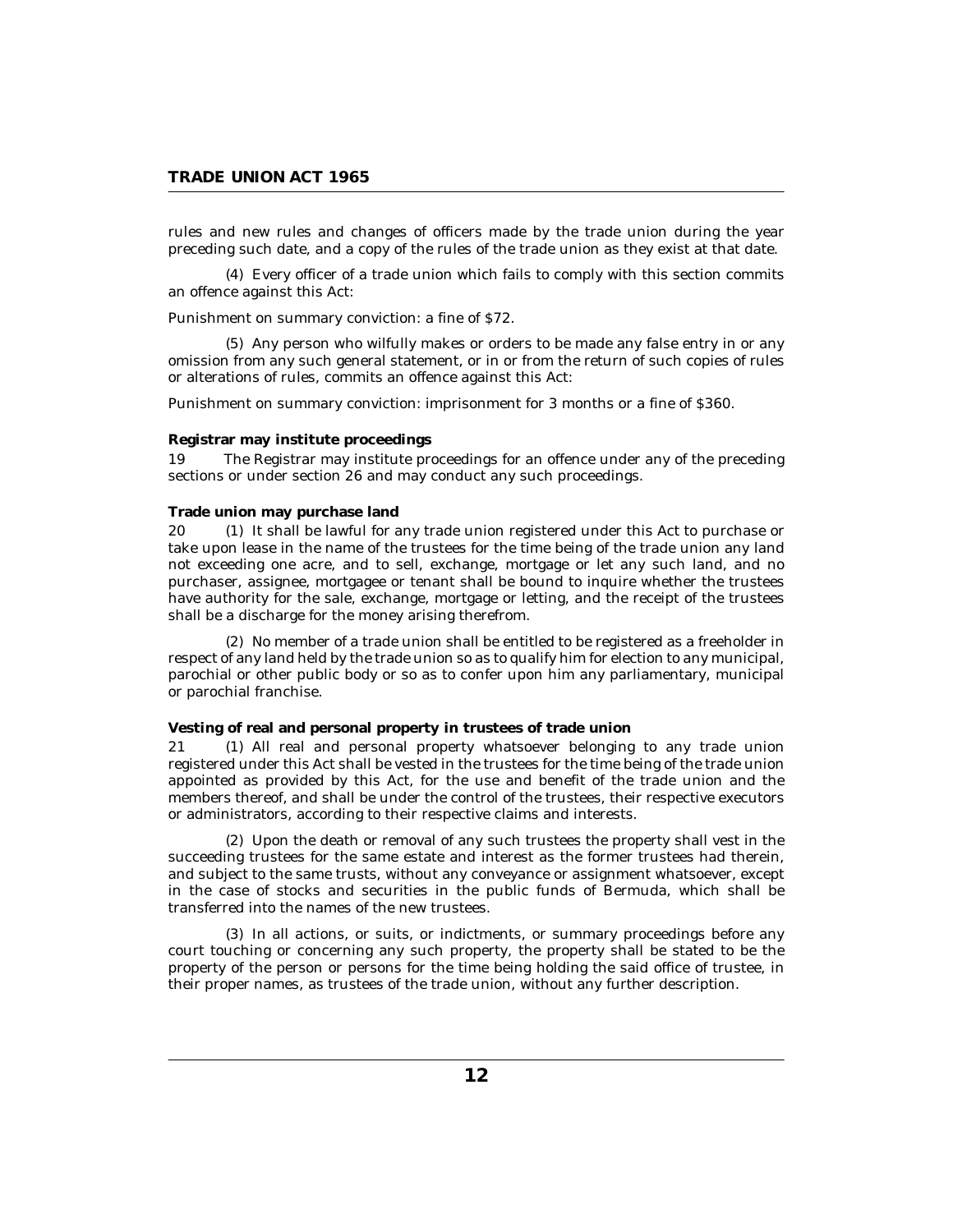# <span id="page-12-0"></span>**Trustees may bring and defend actions**

The trustees of any trade union registered under this Act, or any other officer of any such trade union who may be authorized so to do by the rules thereof, are hereby empowered to bring or defend, or cause to be brought or defended, any action, suit, prosecution or complaint in any court touching or concerning the property or right or claim to property of the trade union; and shall and may, in all cases concerning the real or personal property of such trade union, sue and be sued, plead and be impleaded, in any court in their proper names, without other description than the title of their office of such trade union, and no such action, suit, prosecution, or complaint shall be discontinued or shall abate by death or removal from office of such persons or any of them, but shall and may be proceeded in by their successor or successors, as if such death, resignation or removal had not taken place; and such successors shall pay or receive the like costs as if the action, suit, prosecution, or complaint had been commenced in their names for the benefit of, or to be reimbursed from, the funds of the trade union, and the summons to be issued to such trustees or other officer may be served by leaving the same at the registered office of the trade union. 22

## **Limitation of liability of trustees**

A trustee of any trade union registered under this Act shall not be liable to make good any deficiency which may arise or happen in the funds of the trade union, but shall be liable only for the moneys which are actually received by him on account of the trade union. 23

## **Duty of officers of trade unions to render accounts**

Every treasurer or other officer of a trade union registered under this Act at such time and in such manner as may be prescribed by the rules of the trade union, or at any time upon being required to do so by the trustees or by the committee of management or by the members of the trade union, shall render to the trustees, or to the committee of management, or to the members assembled at a meeting of the trade union (as the case may be) a just and true account of all moneys received and paid by him since he last rendered the like account, and of the balance then remaining in his hands, and of all bonds or securities of the trade union, which account the said trade union shall cause to be audited by some fit or proper person or persons appointed or approved by the Registrar.  $24$ 

The treasurer or other officer, if so required, upon the said account being (2) audited, shall forthwith hand over to the trustees the balance which on such audit appears to be due from him, and shall also, if required, hand over to the trustees all securities and effects, books, papers and property of the trade union in his hands or custody.

 $(3)$  If the treasurer or other officer fails to do as in subsection  $(2)$  required, the trustees of the trade union may sue him in any competent court for the balance appearing to have been due from him upon the account last rendered by him, and for all the moneys since received by him on account of the trade union, and for the securities and effects, books, papers and property, in his hands or custody, leaving him to set off in such action the sums, if any, which he may have since paid on account of the trade union.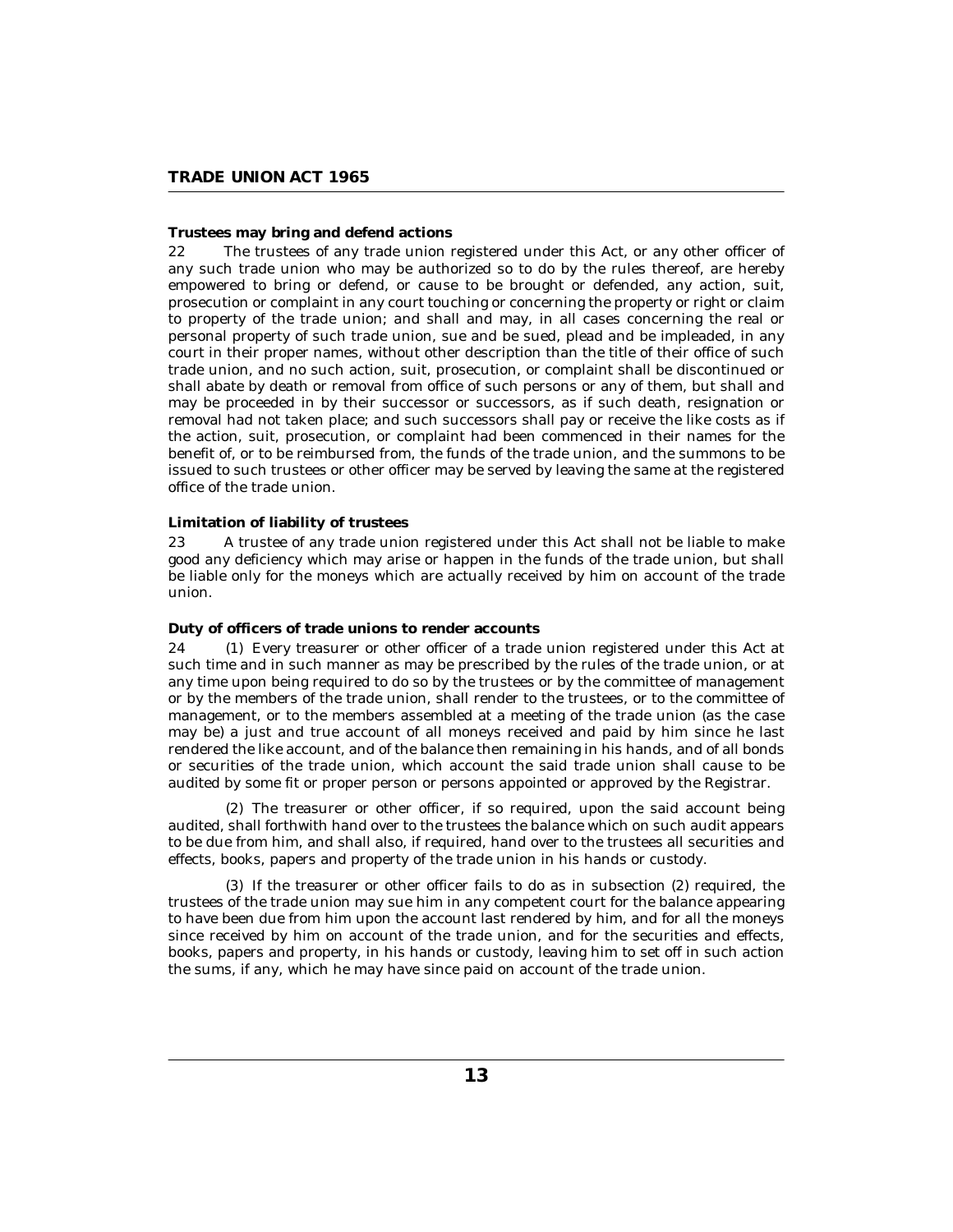# <span id="page-13-0"></span>**Penalty for withholding money, securities or other effects of trade union**

If any officer, member, or other person being or representing himself to be a member of a trade union registered under this Act, or the nominee, executor, administrator, or assignee of a member thereof, or any person whatsoever, by false representation or imposition obtains possession of any moneys, securities, books, papers or other effects of such trade union, or having the same in his possession, wilfully withholds or fraudulently misapplies the same or any part thereof to purposes other than those expressed or directed in the rules of such trade union, then a court of summary jurisdiction, upon a complaint made by any person on behalf of such trade union or by the Registrar, may, by summary order, order such officer, member or other person to deliver up all such moneys, securities, books, papers or other effects to the trade union or to repay the amount of the money applied improperly, and to pay, if the court thinks fit, a further sum of money not exceeding fortyeight dollars, together with costs and in default of such delivery of effects or repayment of such amount of money or payment of such penalty and costs aforesaid, the court may order the offender to be imprisoned for a term not exceeding three months: 25

Provided that nothing in this section shall affect any liability of such person to be proceeded against by indictment, instead of summarily, in respect of any indictable offence.

#### **Falsification of accounts an offence**

If any officer or member of a trade union or any person employed by a trade union does any of the following acts with intent to defraud— 26

- (a) destroys, alters, mutilates or falsifies any book, document, account or valuable security which belongs to the trade union or has been received by him on account of the trade union, or any entry in any such book, document or account, or is privy to any such act; or
- (b) makes, or is privy to making, any false entry in any such book, document or account; or
- (c) omits, or is privy to omitting, any material particulars from any such book, document, or account,

he commits an offence against this Act:

Punishment on summary conviction: imprisonment for 6 months;

Punishment on conviction on indictment: imprisonment for 2 years.

**Restriction on application of funds for certain political purposes**

27 (1) The funds of a trade union shall not be applied, either directly or in conjunction with any other trade union, association, or body, or otherwise indirectly, in the furtherance of the political objects to which this section applies (without prejudice to the furtherance of any other political objects).

The political objects to which this section applies are the expenditure of (2) money—

> (a) on the payment of any expenses incurred either directly or indirectly by a candidate or prospective candidate for election to the House of Assembly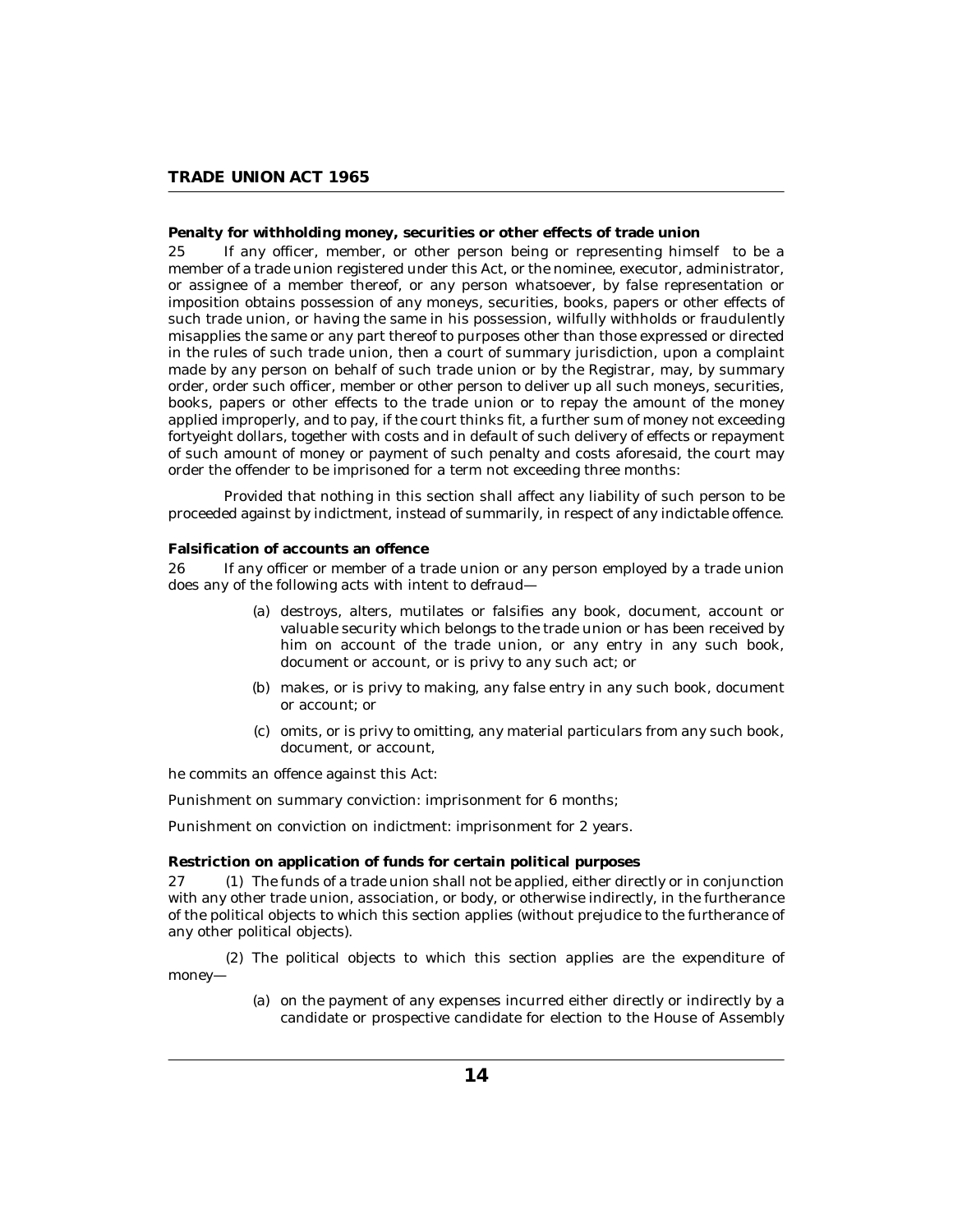<span id="page-14-0"></span>or to any public office, before, during, or after the election in connection with his candidature or election; or

- (b) on the holding of any meeting or the distribution of any literature or documents in support of any such candidate or prospective candidate; or
- $(c)$  on the maintenance of any person, other than an officer of a trade union, who is a member of the House of Assembly or who holds a public office; or
- in connection with the registration of electors or the selection of a candidate (d) for the House of Assembly or any public office; or
- (e) on the holding of political meetings of any kind, or on the distribution of political literature or political documents of any kind, unless the main purpose of the meetings or of the distribution of the literature or documents is the furtherance of statutory purposes within the meaning of this Act.

 $(3)$  In this section "public office" means the office of member of any municipal council, or parish council, or of any public body who have power to raise money, either directly or indirectly, by means of a rate, fee, charge or tax.

## **Persons barred from holding office**

No person who has been convicted of any offence involving fraud or dishonesty or who is an undischarged bankrupt shall within five years of the date of such conviction or until he is discharged, as the case may be, be an officer or a person employed in administering or collecting funds of a trade union and any such officer or person who is convicted or who is an undischarged bankrupt shall forthwith vacate his office or cease to be so employed, as the case may be. 28

#### **No action in tort against trade union**

29 (1) An action against a trade union, whether of workers or employers, or against any member or official thereof on behalf of themselves and all other members of the trade union in respect of any tortious act alleged to have been committed by or on behalf of the trade union, shall not be entertained by any court.

(2) Nothing in this section shall affect the liability of the trustees of a trade union to be sued in the events provided for by section 22, except in respect of any tortious act committed by or on behalf of the union in contemplation or furtherance of a labour dispute.

## **Rights of worker in respect of trade union membership**

30 (1) As between himself and his employer, every worker shall have the following rights—

- (a) the right to be a member of such trade union as he may choose;
- (b) subject to section  $31$ , the right not to be a member of any trade union or to refuse to be a member of a particular trade union;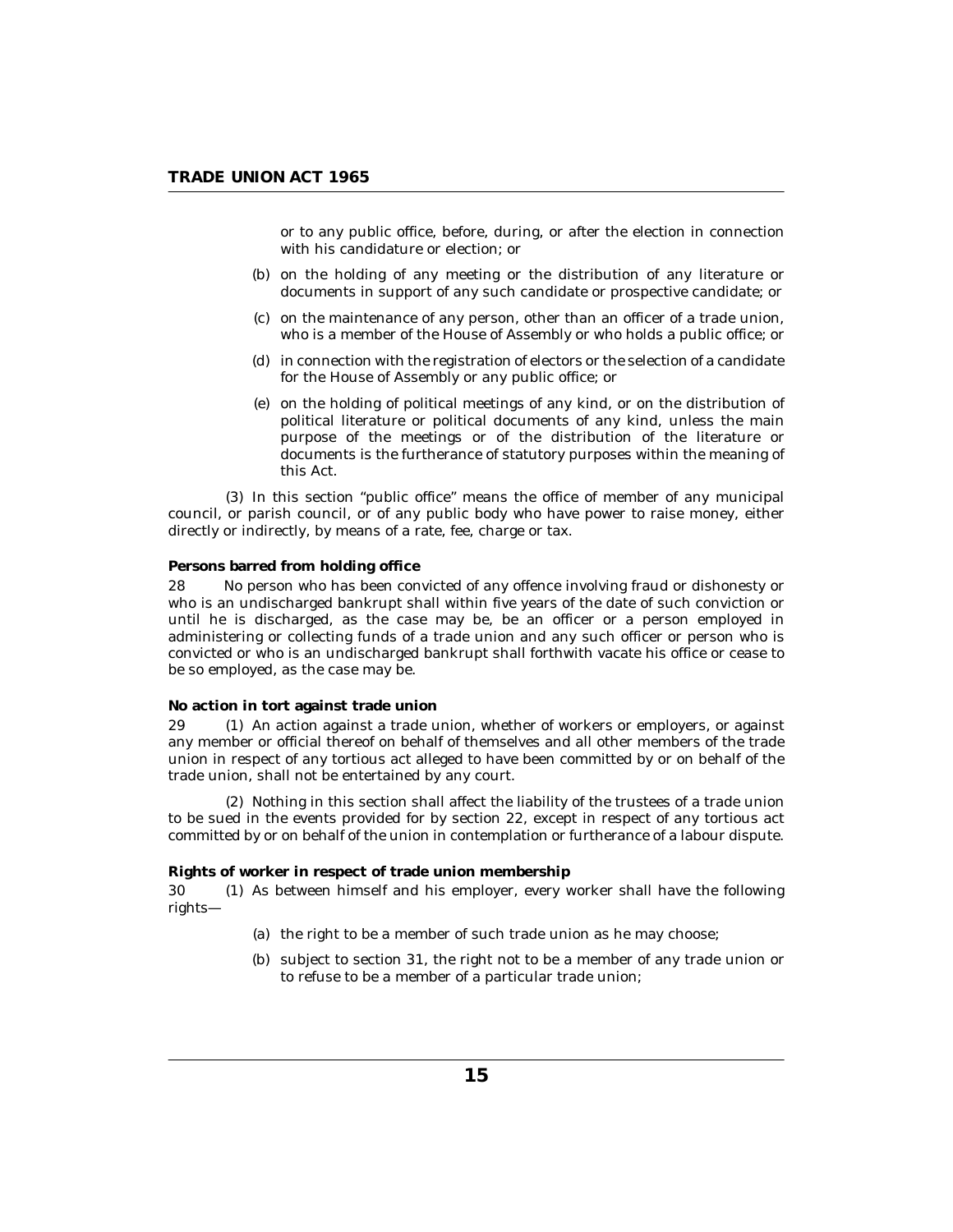- where he is a member of a trade union, the right, at any appropriate time, (c) to take part in the activities of the trade union (including any activities as, or with a view to becoming, an official of the trade union) and the right to seek or accept appointment or election, and (if appointed or elected) to hold office, as such an official.
- (2) Any employer, or any person acting on behalf of an employer who-
	- (a) prevents or deters a worker from exercising any of the rights conferred on him by subsection (1); or
	- (b) dismisses, penalizes or otherwise discriminates against a worker by reason of his exercising any such right; or
	- $(c)$  subject to section 31, refuses to engage a worker on the grounds that, at the time when he applied for engagement—
		- (i) he was a member of a trade union or of a particular trade union; or
		- (ii) that he was not then a member of a trade union or of a particular trade union or of any of two or more particular trade unions,

commits an offence:

Punishment on summary conviction: a fine of \$1,500.

 $(3)$  For the purposes of subsection  $(2)(a)$  an employer, or a person acting on behalf of an employer, shall not be regarded as preventing or deterring a worker from exercising the rights conferred on the worker by subsection  $(1)(a)$  by reason only that (without any suggestion or reward for compliance or penalty for non-compliance) he seeks to encourage the worker to join a trade union which the employer recognises as having negotiating rights in respect of him.

Where an employer offers a benefit of any kind to any workers as an (4) inducement to refrain from exercising a right conferred on them by subsection (1), and the employer—

- (a) confers that benefit on one or more of those workers who agree to refrain from exercising that right; and
- (b) withholds it from one or more of them who do not agree to do so,

the employer shall for the purposes of this section be regarded, in relation to any such worker as is mentioned in paragraph (b), as having thereby discriminated against him by reason of his exercising that right.

 $(5)$  In this section "appropriate time", in relation to a worker taking part in any activities of a trade union, means time which either—

- (a) is outside his working hours; or
- (b) is a time within his working hours at which, in accordance with arrangements agreed with, or consent given by or on behalf of, his employer, it is permissible for him to take part in those activities,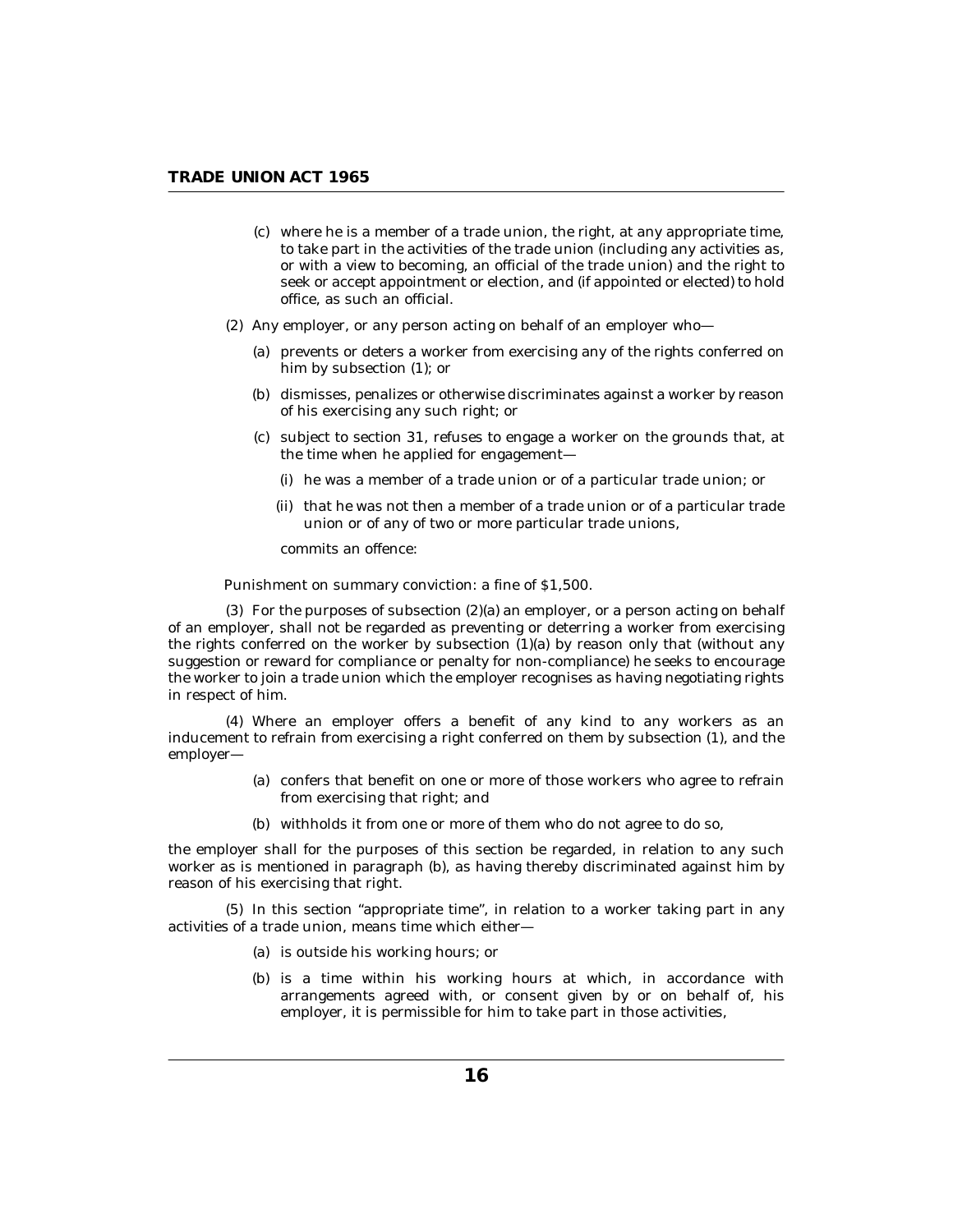<span id="page-16-0"></span>and in this subsection "working hours", in relation to a worker, means any time when, in accordance with his contract with his employer, he is required to be at work.

**Regulation of bargaining rights of certain trade unions**

This section and sections 30B to 30S shall have effect for the purpose of regulating the recognition of collective bargaining rights.  $30A$ 

 $(2)$  In sections 30B to 30S-

"ballot" means a secret ballot;

"bargaining agent" means a union that acts on behalf of workers;

- "bargaining unit" means, except in section 30F(3) and (4)(b), a group of two or more workers (all being non-management persons) in an undertaking, on behalf of whom collective bargaining may take place;
- "to certify", in relation to a union, means to certify that union under section 30F or 30G, as the case may require, as the exclusive bargaining agent in respect of a bargaining unit; and "certification" and other cognates of "certify" have corresponding meanings;
- "management person" means a person who in the course of his employment in an undertaking—
	- (a) is responsible for the direction and management of the undertaking; or
	- (b) has authority to appoint or dismiss or exercise disciplinary control over workers in the undertaking;

"non-management person" means a person who is not a management person;

- "this Part" means this section and sections 30B to 30S, including the First and Second Schedules;
- "the Tribunal" means the Tribunal for which provision is made in section 30R;
- "union" means a trade union whose principal purposes are the representation and promotion of workers' interests and the regulation of relations between workers and employers, and includes a federation of trade unions but not an organization or association that is dominated by an employer or by an employers' organization.

*[Section 30A inserted by 1998:41 s.3 effective 1 May 2000]*

**Application for certification**

A union claiming to have as members in good standing 35 per cent or more of the workers in a proposed bargaining unit may, subject to the provisions of this Part, make application to the Director of Labour and Training to be certified in respect of that proposed bargaining unit. 30<sub>B</sub>

Where there is no union certified as mentioned in subsection (1), the (2) application may be made at any time.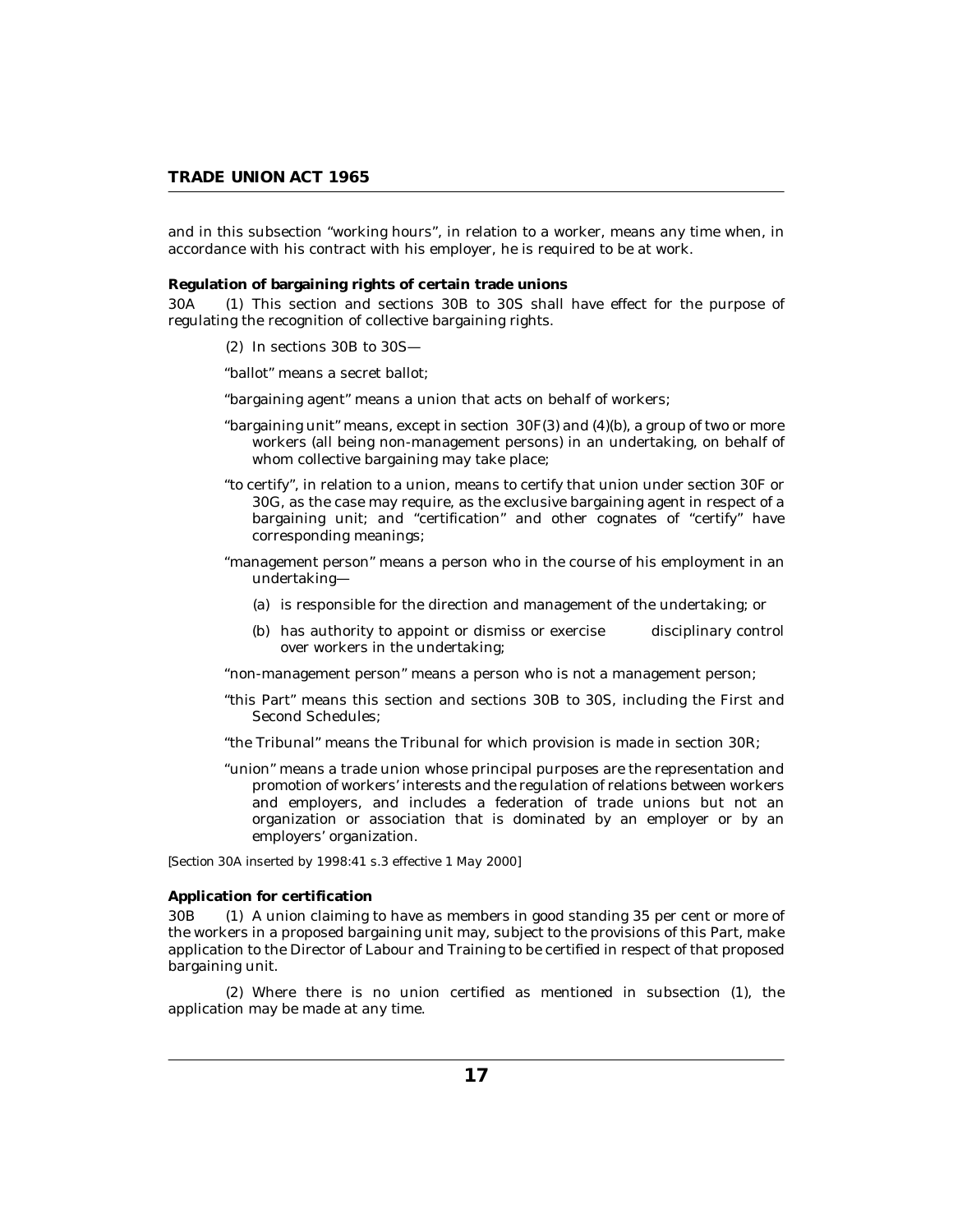<span id="page-17-0"></span>Where there is a union certified as mentioned in subsection (1), the application (3) shall not be made before the expiry of 24 months beginning on the date of that certification.

Where a union has made an application under subsection (1) and has failed for (4) whatever reason to gain certification in respect of a bargaining unit, that union may not make another application to be certified before the expiry of 12 months beginning on the date of the previous application.

*[Section 30B inserted by 1998:41 s.3 effective 1 May 2000; amended by 2010 s.3(e) effective 16 July 2010]*

**Application procedure**

An application under section 30B shall— 30C

- be in writing; (a)
- (b) include—
	- (i) a description of the proposed bargaining unit; and
	- (ii) a statement of the facts upon which the union relies as showing that 35 per cent or more of the workers in that unit wish to have the union as their exclusive bargaining agent; and
- be served on the employer. (c)

*[Section 30C inserted by 1998:41 s.3 effective 1 May 2000]*

### **The bargaining unit**

On receipt of an application under section 30B, the Director of Labour and Training shall assist the union and the employer to determine the bargaining unit that is appropriate in the circumstances ("the appropriate bargaining unit"), having regard to the following factors—  $30D$ 

- (a) the community of interest among the workers in the proposed bargaining unit;
- (b) the nature and scope of the duties of those workers;
- (c) the views of the employer and of the union as to the appropriateness of the proposed bargaining unit;
- (d) the historical development, if any, of collective bargaining in the undertaking.

(2) If the union and the employer are not able to agree on the determination of the appropriate bargaining unit within such reasonable period as the Director of Labour and Training may allow, the Director of Labour and Training shall so advise the Minister and the Minister shall refer the issue to the Tribunal for determination; and the order of the Tribunal determining the issue shall be final and shall not be subject to any appeal.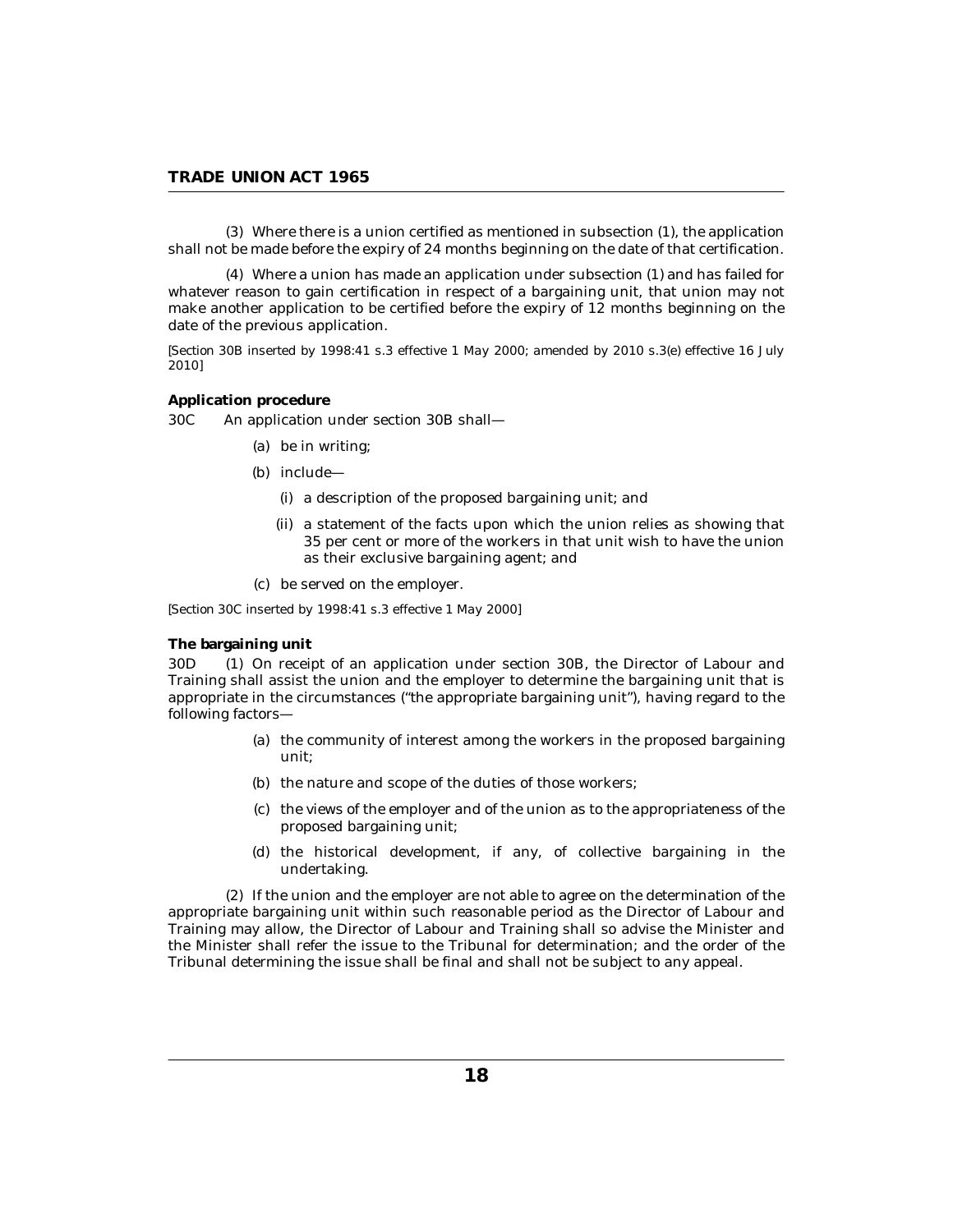<span id="page-18-0"></span>The date of an application under section 30B is the relevant date in respect of (3) which the appropriateness of the bargaining unit shall be considered.

*[Section 30D inserted by 1998:41 s.3 effective 1 May 2000; amended by 2010 : 36 s.3(e) effective 16 July 2010]*

#### **Response by the employer**

Within fourteen days after receipt of service of an application under section 30B, the employer shall give notice either— 30E

- (a) that he agrees to the application, in which event the Director of Labour and Training shall, subject to section 30F, certify the union; or
- (b) that he opposes it, in which event the Director of Labour and Training shall conduct a ballot under section 30G.

A notice under subsection (1) shall be in writing addressed to the Director of (2) Labour and Training and, where it is given under paragraph (b) of that subsection, shall specify the employer's reasons.

(3) If an employer on whom an application under section 30B has been served does not give notice under subsection (1) within the fourteen days allowed by that subsection, he shall be deemed to have agreed to the application.

*[Section 30E inserted by 1998:41 s.3 effective 1 May 2000; amended by 2010 : 36 s.3(e) effective 16 July 2010]*

#### **Certification where there is agreement**

This section applies where one union only has made application under section 30B and the employer has agreed to the application. 30F

 $(2)$  If the Director of Labour and Training is satisfied that more than 50 per cent of the workers in the bargaining unit support the union, he shall certify that union as the exclusive bargaining agent in respect of that unit.

A union party to an agreement to which subsection (4) applies shall be deemed (3) to have been certified under this section, on the date of commencement of the Trade Union Amendment Act 1998, as the exclusive bargaining agent in respect of any bargaining unit of workers in respect of which the agreement designates that union as the exclusive agent for collective bargaining purposes.

- This subsection applies to any agreement between a union and an employer— (4)
	- which was in existence immediately before the date of commencement of (a) the Trade Union Amendment Act 1998;
	- which designates a union for collective bargaining purposes as the (b) exclusive agent of workers in a bargaining unit in that employer's undertaking, whether or not that bargaining unit includes management persons; and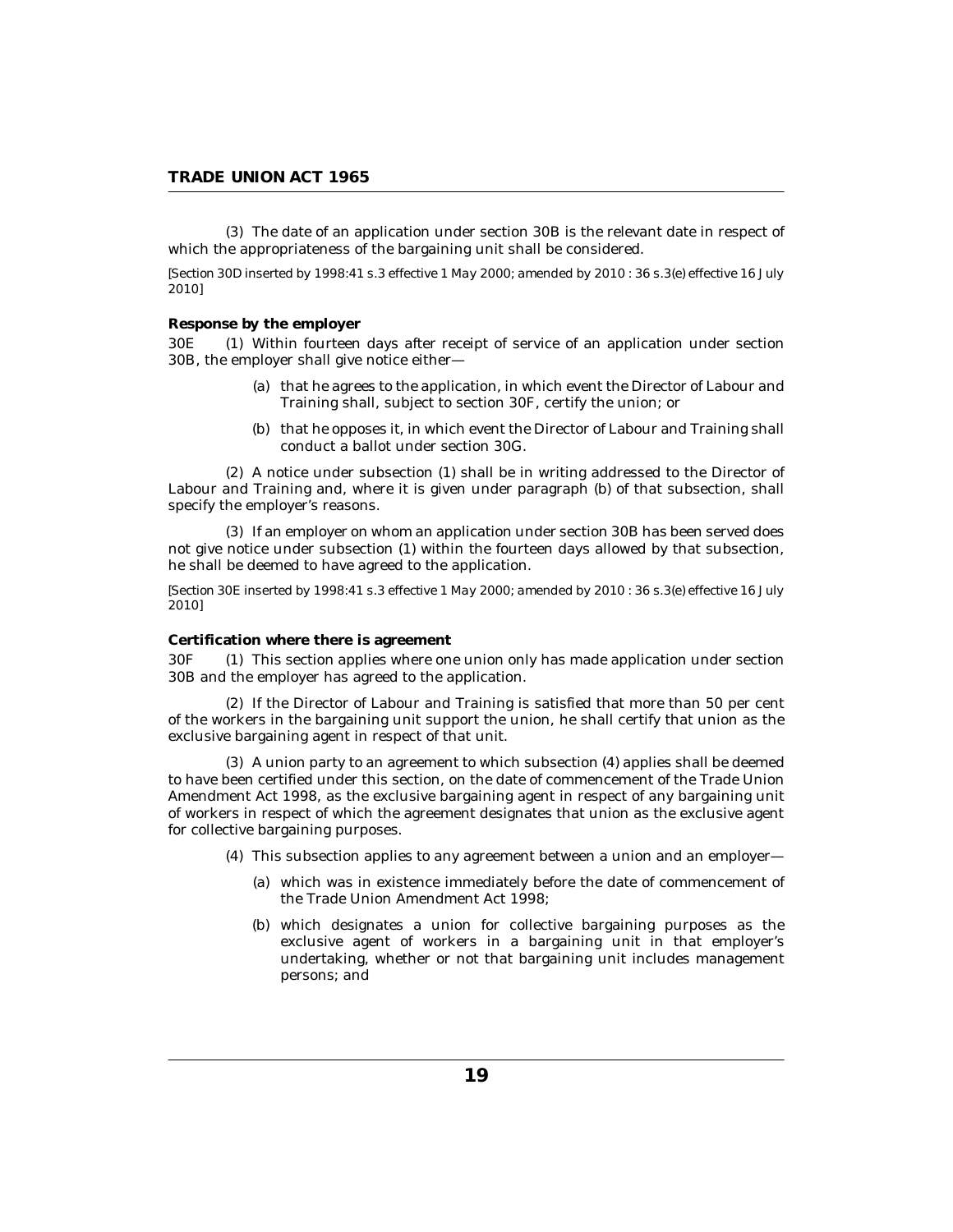a copy of which immediately before that date was held by the Minister in a (c) register of such agreements.

<span id="page-19-0"></span>*[Section 30F inserted by 1998:41 s.3 effective 1 May 2000; amended by 2010 : 36 s.3(e) effective 16 July 2010]*

**Certification in other cases**

 $(1)$  This section applies where either-30G

- (a) one union only has made application under section 30B and the employer has opposed the application; or
- (b) more than one union has made such an application.

 $(2)$  In a case to which subsection  $(1)(a)$  applies, the Director of Labour and Training shall conduct a ballot among the workers in the bargaining unit and, if the ballot shows that more than 50 per cent of the workers voting in the ballot support that union, he shall certify the union as the exclusive bargaining agent in respect of that bargaining unit.

 $(3)$  In a case to which subsection  $(1)(b)$  applies, the Director of Labour and Training shall conduct a ballot among the workers in the bargaining unit and if the ballot shows that none of the unions in question is supported by more than 50 per cent of the workers voting in the ballot, the Director of Labour and Training shall conduct a second ballot.

 $(4)$  If, in a case to which subsections  $(1)(b)$  and  $(3)$  apply, there are only two unions competing in the second ballot, the Director of Labour and Training shall certify as the exclusive bargaining agent in respect of the bargaining unit that union which is shown by that ballot as having the support of more than 50 per cent of the workers voting in that ballot.

 $(5)$  If, in a case to which subsections  $(1)(b)$  and  $(3)$  apply, there are more than two unions competing in the second ballot and none of those unions is supported by more than 50 per cent of the workers voting in the ballot, then the Director of Labour and Training shall conduct a third ballot, in which the only union in support of which votes may be cast shall be the union which obtained the highest number of votes in the second ballot; and in that third ballot that union shall be certified as the exclusive bargaining agent in respect of the bargaining unit if, but only if, that ballot shows that more than 50 per cent of the workers voting in that ballot support that union.

*[Section 30G inserted by 1998:41 s.3 effective 1 May 2000; amended by 2010 : 36 s.3(e) effective 16 July 2010]*

**Duties of employer in relation to conduct of ballot**

In relation to the conduct of such a ballot, the employer— 30H

- (a) shall take all necessary steps to ensure that every worker who is eligible to vote in the ballot has the opportunity to do so; and
- (b) shall permit every such worker to be absent from work, for a reasonable time and without deduction of pay, for the purpose of so voting.

*[Section 30H inserted by 1998:41 s.3 effective 1 May 2000]*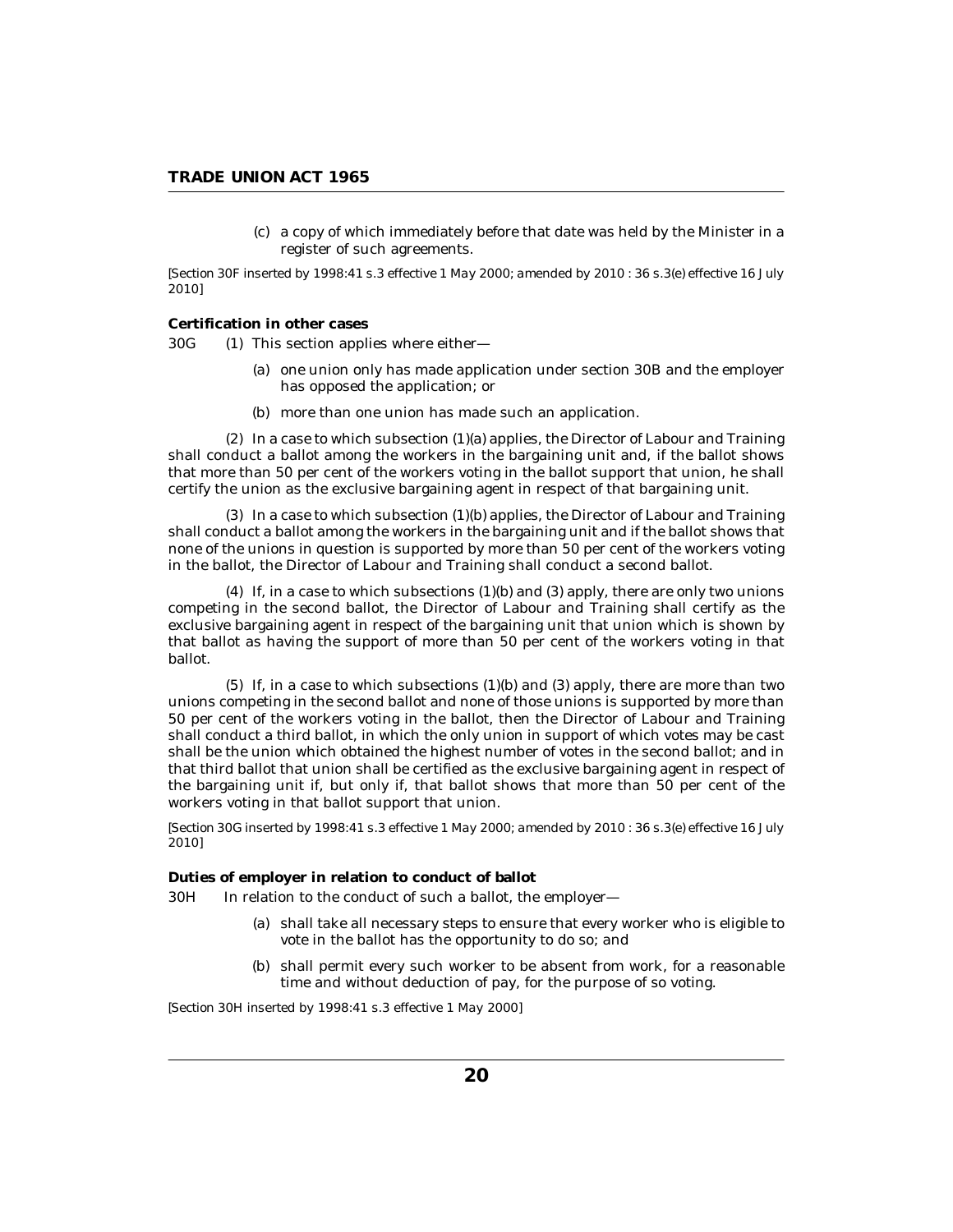<span id="page-20-0"></span>**Protection of voting in ballot**

 $(1)$  In relation to the conduct of such a ballot, a person-30I (1)

- (a) shall not offer or receive, or agree to offer or receive, any money, loan, reward, office or place of employment for voting, or agreeing to vote, or for refraining or agreeing to refrain from voting, for a union;
- (b) shall not offer to any person, or accept or take from any person, any food or drink or provision as an inducement to vote or refrain from voting, or as a reward for having voted or refrained from voting; or
- (c) shall not threaten, intimidate, restrain, or use any physical force upon, any person to induce or compel that person to vote or refrain from voting.
- (2) A person who contravenes subsection (1) commits an offence.

*[Section 30I inserted by 1998:41 s.3 effective 1 May 2000]*

**Duties of persons generally in relation to conduct of ballot**

- $(1)$  In relation to the conduct of such a ballot, a person shall not-30J (1)
	- (a) in or at the premises on which the ballot is held on the day of the ballot, seek to influence a worker affected by the ballot to vote, or refrain from voting, for a union; or
	- (b) wilfully obstruct or hinder any person in the course of voting by that person or the carrying out by him of any other function that he has under this Part.
	- (2) A person who contravenes subsection (1) commits an offence.

*[Section 30J inserted by 1998:41 s.3 effective 1 May 2000]*

**Grant or refusal of certification**

30K (1) Within a reasonable period (which however shall not exceed 3 months or such longer time as the union and the employer may agree) after receipt of an application under section 30B, the Director of Labour and Training shall determine either-

- (a) that he certifies the union as the exclusive bargaining agent in respect of the bargaining unit; or
- (b) that he refuses to do so.

(2) A refusal by the Director of Labour and Training under paragraph (b) of subsection (1) shall be expressed to have been made on the ground that he is not satisfied that more than 50 per cent of the workers in the bargaining unit support the certification of the union.

A determination by the Director of Labour and Training under this section shall (3) be made by order; and section 30R shall have effect as respects service and the time of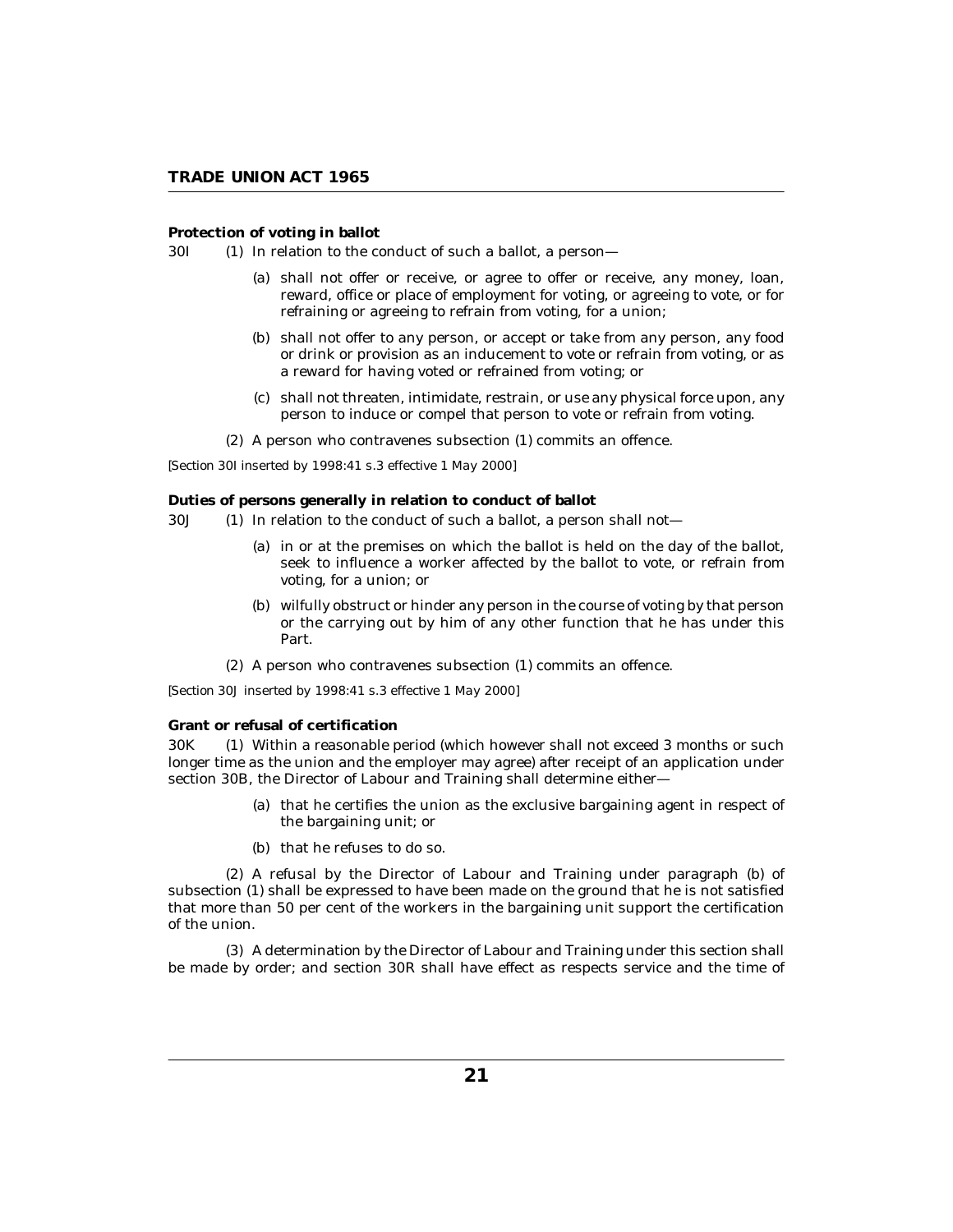<span id="page-21-0"></span>taking effect of the order and any appeal from the order, and otherwise in relation to the order.

*[Section 30K inserted by 1998:41 s.3 effective 1 May 2000; amended by 2010 : 36 s.3(e) effective 16 July 2010]*

**Compulsory recognition and duty to treat**

Where a union has obtained certification in respect of a bargaining unit and the certification remains in force, the employer shall deal with that union accordingly; and the union and the employer shall, subject to this Part, in good faith treat and enter into negotiations with each other for the purposes of collective bargaining. 30L

*[Section 30L inserted by 1998:41 s.3 effective 1 May 2000]*

**Closing of undertaking**

Where, in relation to an employer, a union either— 30M

- has made an application under section 30B which has not been (a) determined; or
- (b) has been certified in respect of a bargaining unit in his undertaking and the certification remains in force,

the employer, if he decides to discontinue the undertaking, shall give to the Director of Labour and Training and to the union notice in writing of—

- $(c)$  the time when the undertaking is to be discontinued (being a reasonable time after the giving of the notice);
- (d) the reasons why the undertaking is being discontinued; and
- (e) the number and categories of workers that will be affected.
- (2) An employer who contravenes subsection (1) commits an offence.

 $(3)$  In proceedings for an offence of contravening subsection  $(1)$  it is for the employer to prove that any notice given by him was reasonable within paragraph (c) of that subsection.

*[Section 30M inserted by 1998:41 s.3 effective 1 May 2000; amended by 2010 : 36 s.3(e) effective 16 July 2010]*

## **Effect of certification**

Where a union gains certification in respect of a bargaining unit-30N

- (a) that union replaces any other union that had previously been so certified in respect of that unit, and has exclusive authority to bargain collectively on behalf of that unit; and
- (b) the certification of that other union is deemed to be cancelled.

*[Section 30N inserted by 1998:41 s.3 effective 1 May 2000]*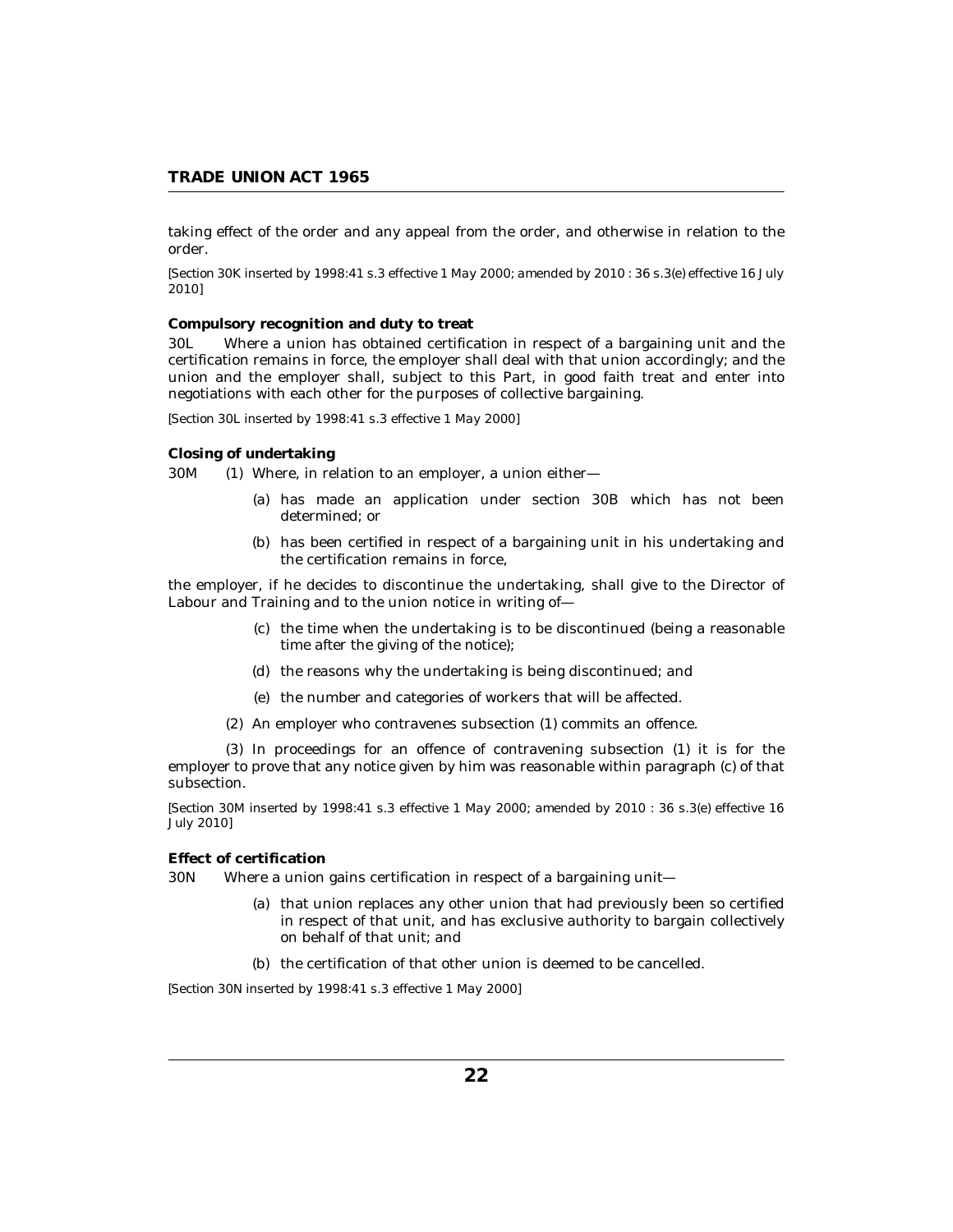#### <span id="page-22-0"></span>**Access to employer's premises**

An employer shall not deny to an authorized representative of a union that is certified in respect of a bargaining unit in that employer's undertaking such access to the employer's premises as is reasonable and necessary for the purposes of the activities of the union, being lawful activities of the union arising out of its certification. 30O (1)

 $(2)$  A grant of access complies with subsection  $(1)$  notwithstanding that it may be subjected to restrictions as to time or place which are necessary or reasonable in the interest of safety or of avoiding undue disruption of the employer's business.

An employer may**,** by notice in writing addressed to a union that is certified in (3) respect of a bargaining unit in that employer's undertaking**,** require that a representative of the union shall not engage in activities of the union which are to take place on the employer's premises except with the permission of the employer; and, where such a requirement has been made of a union, a representative of the union shall not engage in any such activities except in accordance with the requirement.

- $(4)$  If a person—
	- (a) contravenes subsection (1); or
	- (b) engages in activities on premises in contravention of a requirement under subsection (3) applying to him,

he commits an offence.

*[Section 30O inserted by 1998:41 s.3 effective 1 May 2000]*

## **Cancellation of certification**

A worker in a bargaining unit ("the existing unit") may, at any time after the expiration of one year after a union has been certified in respect of that unit, make application in writing to the Director of Labour and Training for the cancellation of the certification on the ground that 35 per cent or more of the workers in that unit no longer support the union. 30<sub>P</sub>

An application under subsection (1) shall be accompanied by evidence (2) substantiating the ground mentioned in that subsection.

(3) On receipt of an application under subsection (1), the Director of Labour and Training shall enquire into the appropriateness of the existing unit in light of the following factors—

- (a) the community of interest among the workers in the existing unit;
- (b) the nature and scope of the duties of those workers;
- (c) the views of the employer and of the union as to any changes that ought to be made in the existing unit,

and shall assist the union and the employer to determine the bargaining unit that is appropriate in the circumstances.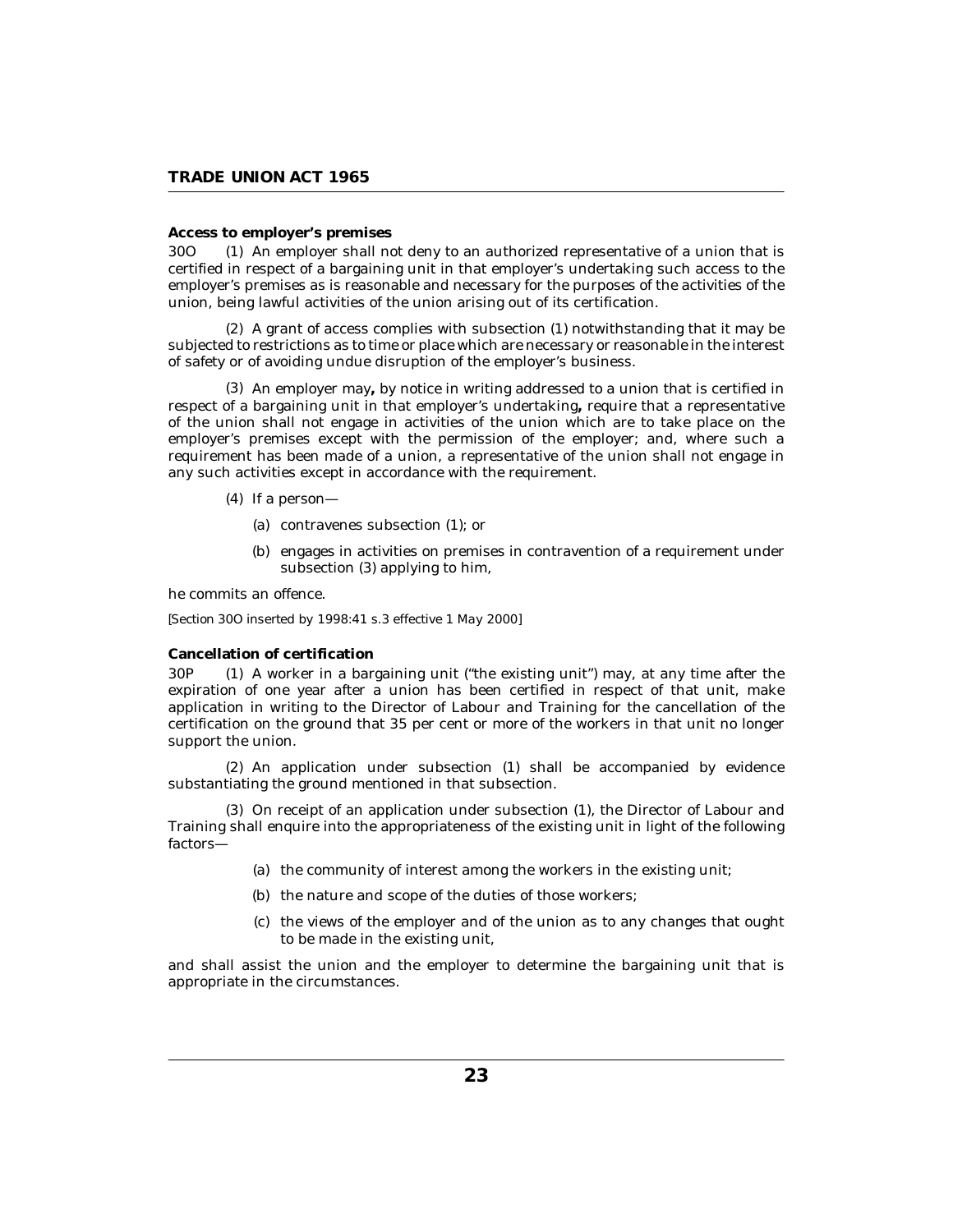<span id="page-23-0"></span>If the union and the employer are not able to agree on the determination of the (4) appropriate bargaining unit within such reasonable period as the Director of Labour and Training may allow, the Director of Labour and Training shall so advise the Minister and the Minister shall refer the issue to the Tribunal for determination; and the order of the Tribunal determining the issue shall be final and shall not be subject to any appeal.

Within 30 days after receiving notice of a determination of the appropriate (5) bargaining unit, the Director of Labour and Training shall conduct a ballot of the workers in the bargaining unit as reconstituted (if the circumstances require) pursuant to subsections (3) and (4).

 $(6)$  If on such a ballot it is shown that more than 50 per cent of the workers voting in the ballot do not support the union, the Director of Labour and Training shall cancel the certification of the union; and, subject to subsection (7), the union shall cease to be the exclusive bargaining agent in respect of that unit in accordance with the order.

(7) Cancellation of the certification of a union by the Director of Labour and Training under subsection (6) shall be made by order; and section 30R shall have effect as respects service and the time of taking effect of the order and any appeal from the order, and otherwise in relation to the order.

Where the certification of a union is cancelled, that union may not make (8) application under section 30B in respect of the bargaining unit in question until a period of 12 months has expired.

 $(9)$  If on a ballot under subsection  $(5)$  it is shown that more than 50 per cent of the workers voting in the ballot support the union, the Director of Labour and Training shall by order reject the application under subsection (1); and section 30R shall have effect as respects service and the time of taking effect of the order and any appeal from the order, and otherwise in relation to the order.

Where an application under subsection (1) is rejected under subsection (9), (10) another such application shall not be made until a period of 12 months has expired.

*[Section 30P inserted by 1998:41 s.3 effective 1 May 2000; amended by 2010 : 36 s.3(e) effective 16 July 2010]*

#### **Procedure on a ballot**

The First Schedule shall have effect as to the procedure to be followed in the conduct of a ballot pursuant to section 30G or section 30P(5). 30Q

*[Section 30Q inserted by 1998:41 s.3 effective 1 May 2000]*

**Orders of the Director of Labour and Training and appeals**

This section applies to an order made by the Director of Labour and Training under section 30K(3) or 30P(7) or (9). 30<sub>R</sub>

The order shall be in writing, signed by the Director of Labour and Training and (2) dated, and addressed to the union and the employer.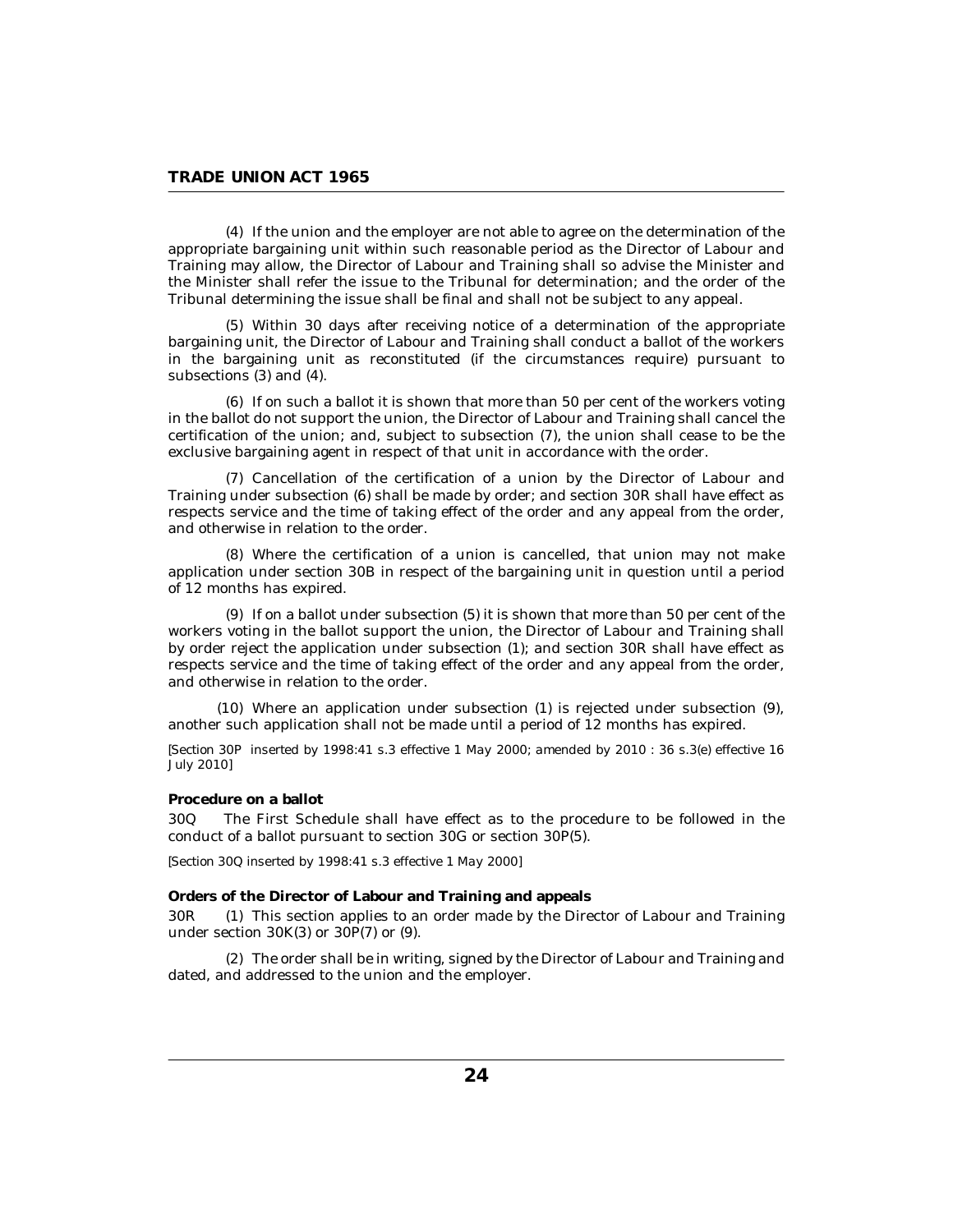<span id="page-24-0"></span>A copy of the order shall be delivered to the union and the employer on the day (3) of the date of the order and, subject to this section, the order shall take effect on the fourteenth day next following the day of delivery or such later day, if any, as is specified in the order.

- The union or the employer may appeal to the Minister by notice in writing— (4)
	- addressed to the Minister and delivered to him before the day on which the (a) order would take effect under subsection (3); and
	- (b) stating the appellant's grounds of appeal.

Where the Minister receives a notice of appeal within the time allowed by (5) subsection (4)—

- (a) the Minister shall cause an appeal to be conducted pursuant to the provisions of subsection (7); and
- (b) the order is suspended pending the determination of the appeal.

If the Minister does not receive a notice of appeal within the time allowed by (6) subsection (4), the order takes effect on the day provided for in subsection (3).

- $(7)$  The provisions referred to in paragraph (a) of subsection  $(5)$  are as follows—
	- (a) the Minister shall in writing refer the issue or issues raised by the notice of appeal to the Tribunal;
	- (b) the Tribunal shall as soon as may be determine the issue or issues in question and by order either confirm the order the subject of the appeal or modify that latter order as the Tribunal sees fit;
	- (c) the order of the Tribunal shall be final and shall not be subject to any appeal, and shall have effect in substitution for the order the subject of the appeal.

The Second Schedule shall have effect as to the constitution and procedures of (8) the Tribunal, and otherwise as to the operation of the Tribunal.

*[Section 30R inserted by 1998:41 s.3 effective 1 May 2000; amended by 2010 : 36 s.3(e) effective 16 July 2010]*

# **Offences**

A person who commits an offence against a provision of this Part is liable on summary conviction to a fine not exceeding \$2,000 or imprisonment for a term not exceeding six months. 30S

*[Section 30S inserted by 1998:41 s.3 effective 1 May 2000]*

## **Modification of rights by agency shop**

Where an agency shop is for the time being in force, a worker in relation to 31 (1) whom the agency shop applies shall not have the right, as between himself and an employer in relation to whom the agency shop applies, to refuse to be a member of the trade union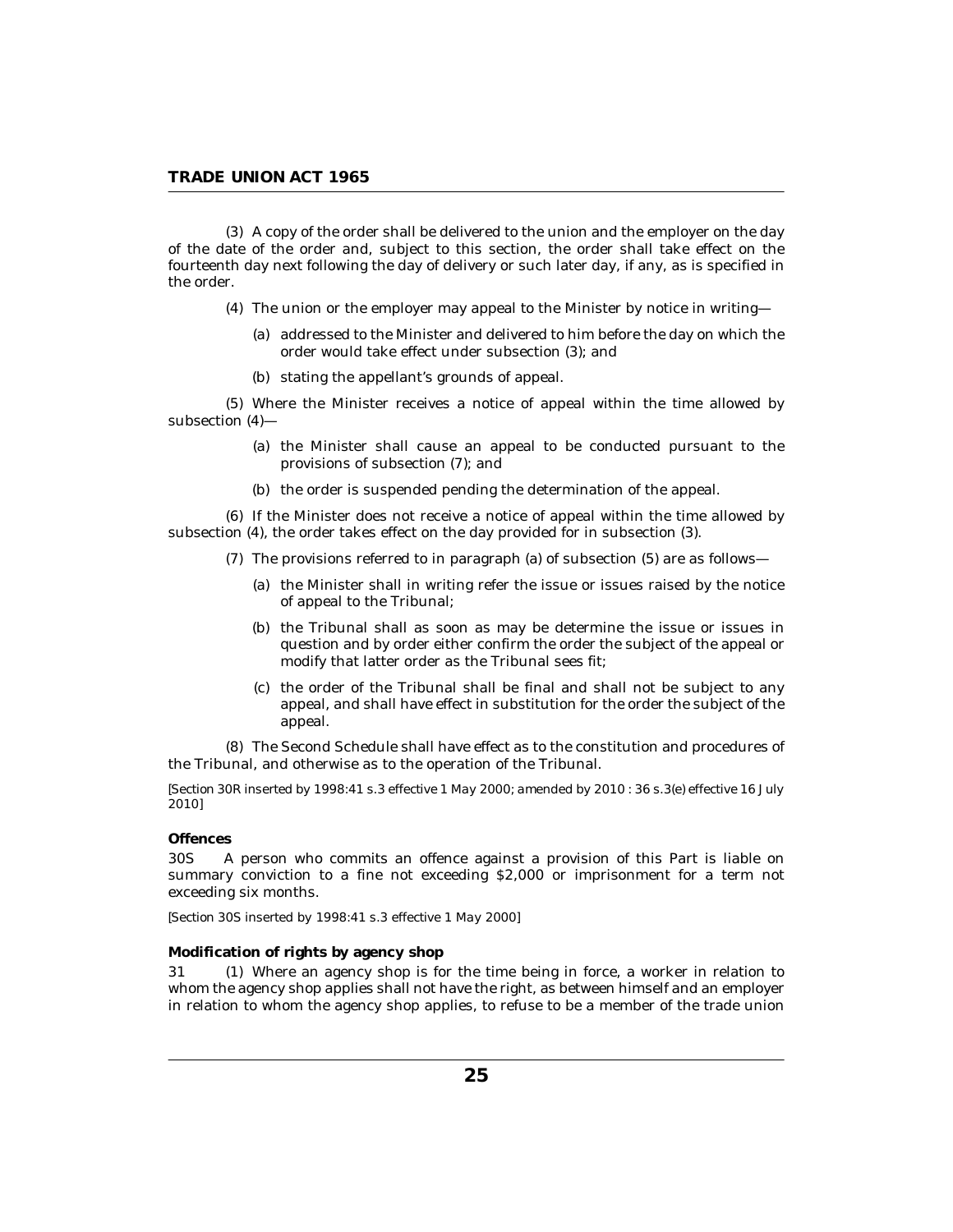<span id="page-25-0"></span>for whose benefit the agency shop exists unless he agrees to pay appropriate contributions to the trade union in lieu of membership of it.

(2) Notwithstanding section 30 it shall be lawful for an employer who is required to set up and continue in being an agency shop under section 37, or for a person acting on behalf of such an employer—

- (a) to dismiss, penalize or otherwise discriminate against a worker in relation to whom such agency shop applies on the grounds that he is not a member of the trade union for whose benefit the agency shop exists and has not agreed, or has refused or failed, to pay appropriate contributions to the trade union or as provided in section 33 to a charity; or
- (b) to refuse to engage a worker who, if engaged by the employer, would be a worker in relation to whom the agency shop applies, on the grounds that he is not a member of that trade union and refuses to become a member of it and also refuses to pay appropriate contributions to the trade union or as provided in section 33 to a charity.

Where a worker in relation to whom an agency shop applies has agreed to pay (3) appropriate contributions to the trade union for whose benefit the agency shop exists, and requests his employer to deduct the contributions from his remuneration and pay them on his behalf, then so long as that request remains in force—

- (a) he shall not be regarded for the purposes of subsection  $(2)(a)$  as having refused to pay contributions to the trade union; and
- (b) any failure on the part of the employer to comply with the request shall not be regarded as a failure on the part of the worker to pay contributions.

In relation to a person who, in accordance with section 33 elects to pay (4) contributions to a charity instead of contributions to a trade union, subsections (1) to (3) shall have effect as if any reference to appropriate contributions to a trade union were a reference to equivalent contributions to that charity.

**Appropriate contributions to trade union in lieu of membership**

Any reference in this Act to appropriate contributions to a trade union in lieu of membership of the trade union shall be construed in accordance with the following provisions of this section.  $32<sub>1</sub>$ 

(2) Appropriate contributions to a trade union in lieu of membership may be either—

- (a) periodical payments only; or
- (b) periodical payments and an initial payment,

as any particular agency shop agreement or agency shop scheme may provide; and, subject to the following provisions of this section, the amount of any such contribution payable by any person under an agency shop agreement or agency shop scheme shall be such amount as may be determined in accordance with such agreement or scheme.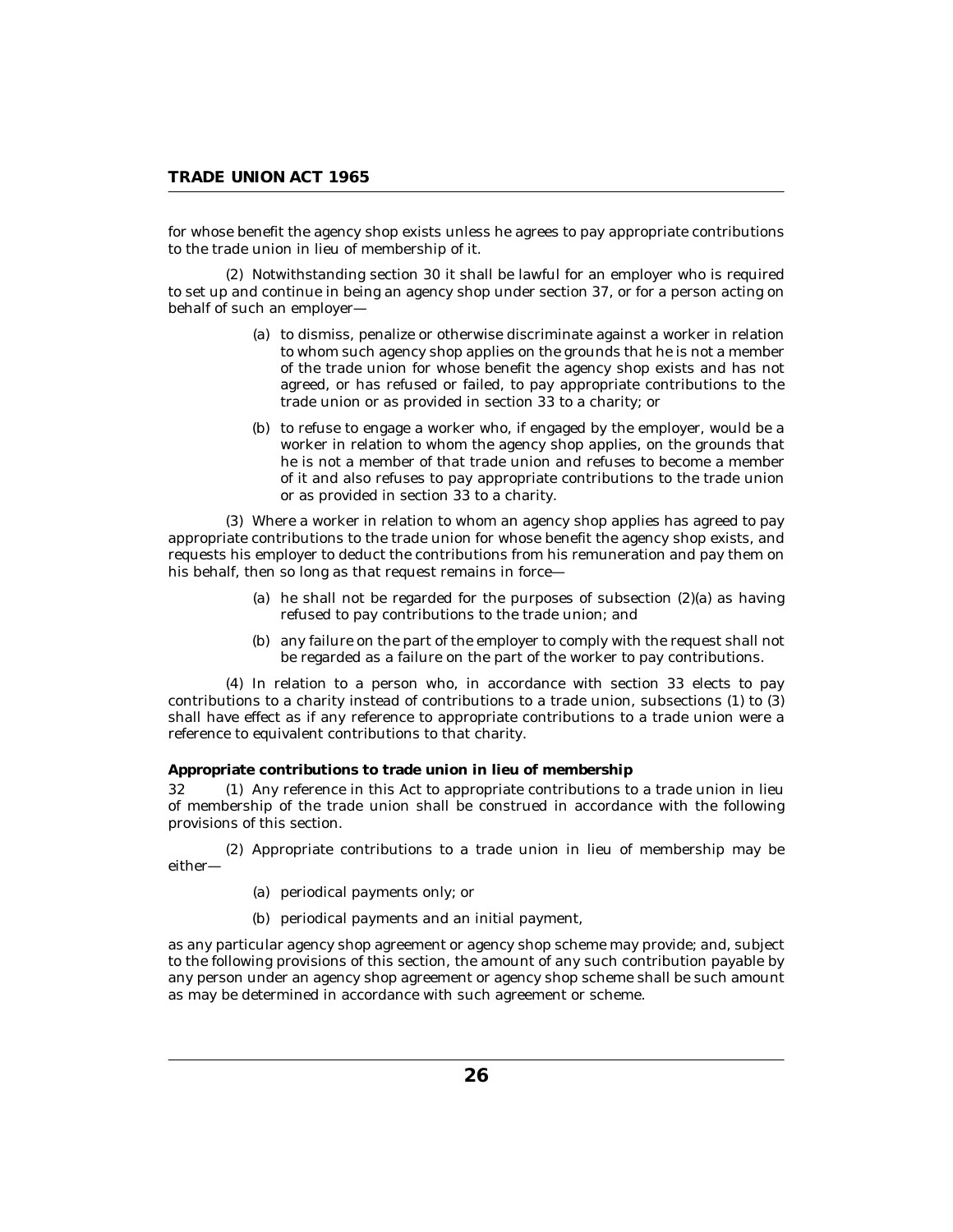<span id="page-26-0"></span>(3) In so far as they consist of periodical payments, appropriate contributions payable to a trade union by a worker in relation to whom an agency shop applies for any year in pursuance of an agency shop agreement or under an agency shop scheme shall not in the aggregate exceed the aggregate amount which he would be required to pay for that year by way of periodical contributions in respect of membership dues only if he were a member of the trade union.

An agency shop agreement or an agency shop scheme may provide that (4) appropriate contributions payable to a trade union by a worker in relation to whom an agency shop applies may include an initial payment to a trade union where, under the rules of the trade union, a new member of the trade union would be required, on joining the union, to pay an initial contribution in addition to any periodical contribution; but any initial payment for which the agency shop agreement or agency shop scheme provides shall not exceed the initial contribution so required by such rules.

**Contributions to charity instead of contributions to trade union**

- Any worker who— 33
	- (a) in accordance with an agency shop agreement or an agency shop scheme would, unless otherwise permitted under this section, be required to agree to pay appropriate contributions to a trade union in lieu of membership of it; but
	- (b) objects both to being a member of a trade union and to paying contributions to a trade union in lieu of membership of it,

may inform his employer that, instead of paying such contributions, he elects to pay equivalent contributions to a charity selected by him.

**Setting up of agency shop by agreement**

34 (1) In this section and sections 35 and 36 "collective agreement", means a collective bargaining agreement between a workers' trade union and an employer or an employers' trade union.

The parties to a collective agreement may agree to set up an agency shop (such (2) agreement being termed, for the purposes of this Act, an "agency shop agreement") in respect of workers of one or more descriptions specified in the agency shop agreement, being workers in respect of whom the trade union party to the agency shop agreement has negotiating rights under the collective agreement.

The parties to an agency shop agreement may, by a further agency shop (3) agreement, vary or terminate an agency shop set up by a previous agency shop agreement.

No agency shop agreement shall take effect unless it is approved by the workers (4) in respect of whom it is to apply by ballot in pursuance of the order of the Minister under section 35(3).

(5) An agency shop agreement shall not contain any provision at variance with this Act, and an agency shop agreement under subsection (2) shall specify—

(a) the employer or employers to be included within the agency shop;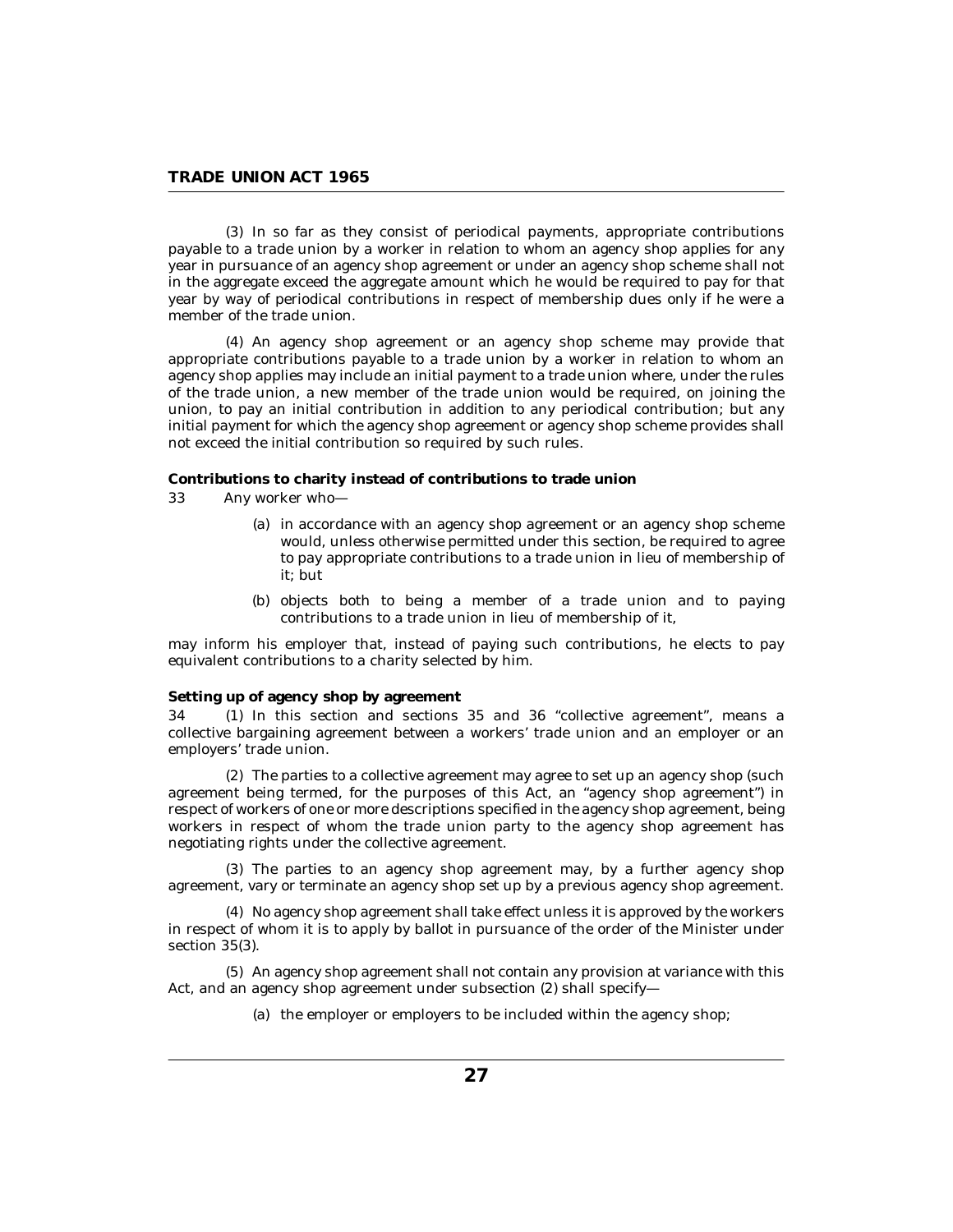- <span id="page-27-0"></span>(b) the categories of workers to be included in the agency shop;
- (c) the manner in which the appropriate contributions for the purposes of section 32 are to be determined, and whether or not new members of the trade union are required to pay an initial payment on joining the union;
- (d) the manner in which the appropriate contributions referred to in paragraph (c) are to be collected;
- (e) the period during which the agency shop is to be in force or whether the agency shop is to continue in force indefinitely.

**Report of agreement or failure to enter into agreement**

- 35 (1) Where the parties to a collective agreement have—
	- (a) entered into an agency shop agreement in accordance with section 34; or
	- (b) failed to enter into such an agreement,

then any party to such collective agreement may report the matter to the Director of Labour and Training, and such report shall, where the parties have entered into an agency shop agreement, be accompanied by a copy of the agreement.

Where a failure to enter into an agency shop agreement is reported under (2) subsection (1), the Director of Labour and Training shall endeavour to conciliate the parties concerned and to assist them to reach agreement, and if he is unable so to do, shall report the matter to the Minister.

- $(3)$  Subject to section 36, the Minister shall as soon as practicable after-
	- (a) the entering into of an agency shop agreement is reported to the Director of Labour and Training under subsection (1);
	- (b) the failure of conciliation is reported to him by the Director of Labour and Training under subsection (2),

order a secret ballot to be taken in accordance with section 36.

Part II of the Labour Relations Act 1975 [*title 18 item 1*] shall not apply to a (4) labour dispute arising out of a failure of any party to a collective agreement to enter into an agency shop agreement or to agree to any proposal as to the provisions thereof or to commence negotiations with the object of entering into an agency shop agreement.

*[Section 35 amended by 2010 : 36 s.3(e) effective 16 July 2010]*

**Ballot on agency shop agreements and agency shop schemes**

- (1) The order of the Minister under section 35(3) shall specify-36
	- (a) the area of employment in relation to which the ballot is to be taken, that area being defined in the order by reference to (or to any combination of) any of the following, that is to say, one or more industries specified in the order, one or more undertakings or parts of undertakings so specified, and one or more descriptions of workers so specified;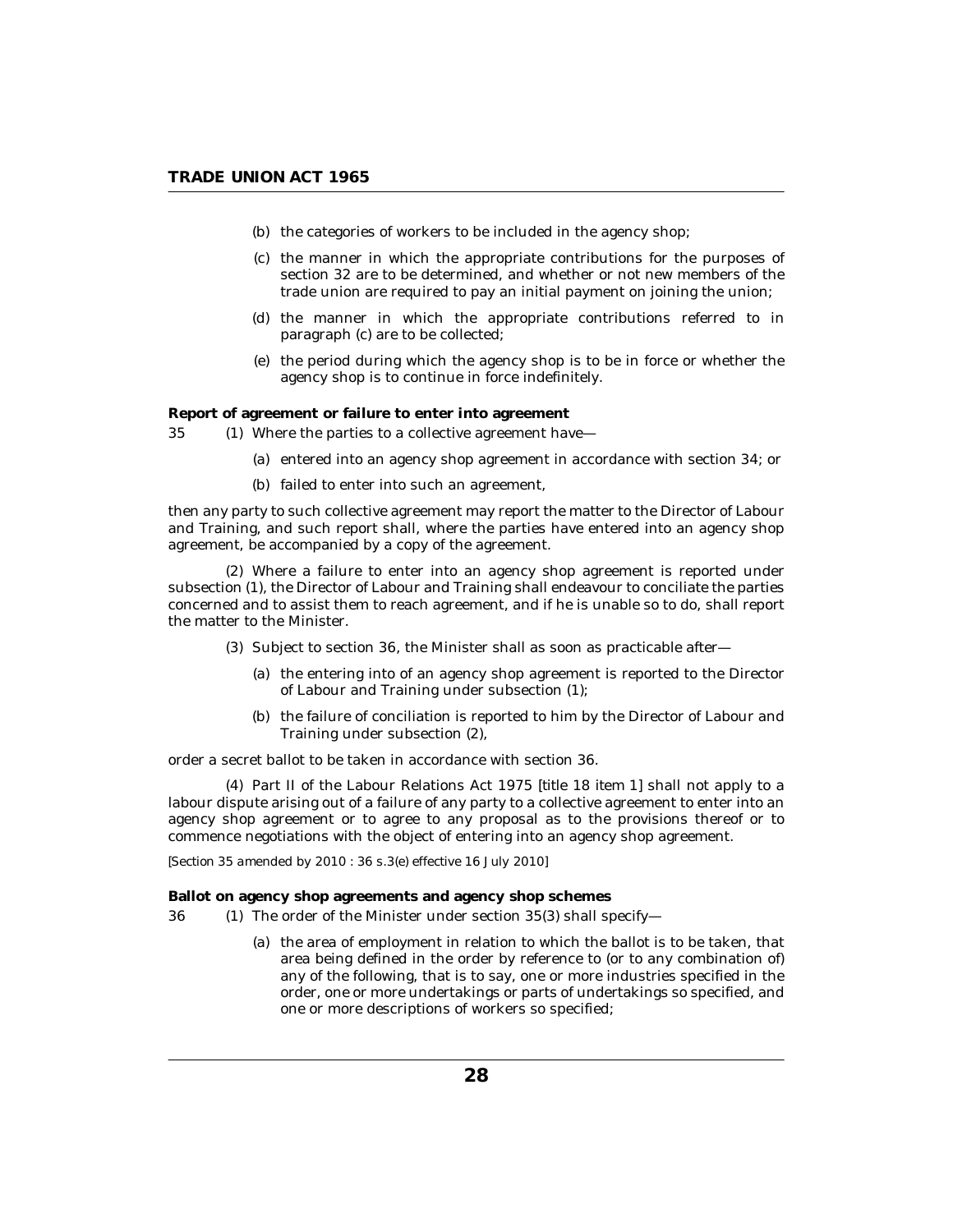- <span id="page-28-0"></span>(b) the question upon which the ballot is to be taken being—
	- (i) in the case of a ballot upon an agency shop agreement, the approval of that agreement;
	- (ii) in the case of a ballot following the failure of conciliation under section 35(2), the approval of the scheme prepared by the Minister under subsection  $(3)$  (such scheme being termed, for the purposes of this Act, an "agency shop scheme");
- (c) the manner in which the ballot is to be conducted, including the supervision thereof by the Director of Labour and Training or some person specified by him;
- (d) the time within which the ballot is to be taken; and
- (e) the period within which the result of the ballot is to be reported to the Minister.

The order shall include provisions for enabling the workers eligible to vote in (2) the ballot to be determined; and those provisions shall be formulated in such manner as in the opinion of the Minister will secure that all workers falling within the area of employment specified in the order in accordance with subsection (1)(a) will be eligible to vote.

Where a ballot follows the failure of conciliation under section 35(2) the (3) Minister shall prepare the agency shop scheme after considering such representations as the parties to the collective agreement may make to him.

(4) Representations to the Minister under subsection (3) shall be made in such manner and within such time as the Minister may determine.

 $(5)$  An agency shop scheme shall specify the matters listed in paragraphs (a) to (e) of section 34(5).

An order under section 35(3) shall be published in such manner as the Minister (6) may consider best calculated to bring its contents to the notice of the persons affected thereby.

Any employer, trade union or worker affected by a ballot for an agency shop (7) which he alleges has been irregularly conducted may within four weeks of the ballot apply to the Supreme Court for the setting aside of the ballot, and the Supreme Court may make such order therein as it thinks just, but subject thereto, the result of a ballot as declared to the Minister shall not by questioned in any court of law.

# *[Section 36 amended by 2010 : 36 s.3(e) effective 16 July 2010]*

### **Effect of ballot under section 36**

If the result of a ballot as reported to the Minister in accordance with his order under section 36 is that a majority of the workers eligible to vote in the ballot have voted in favour of the agency shop, then it shall be the duty of the employer to take all such action as is requisite on his part for setting up the agency shop in accordance with the agency shop agreement or agency shop scheme in respect of the description or descriptions of 37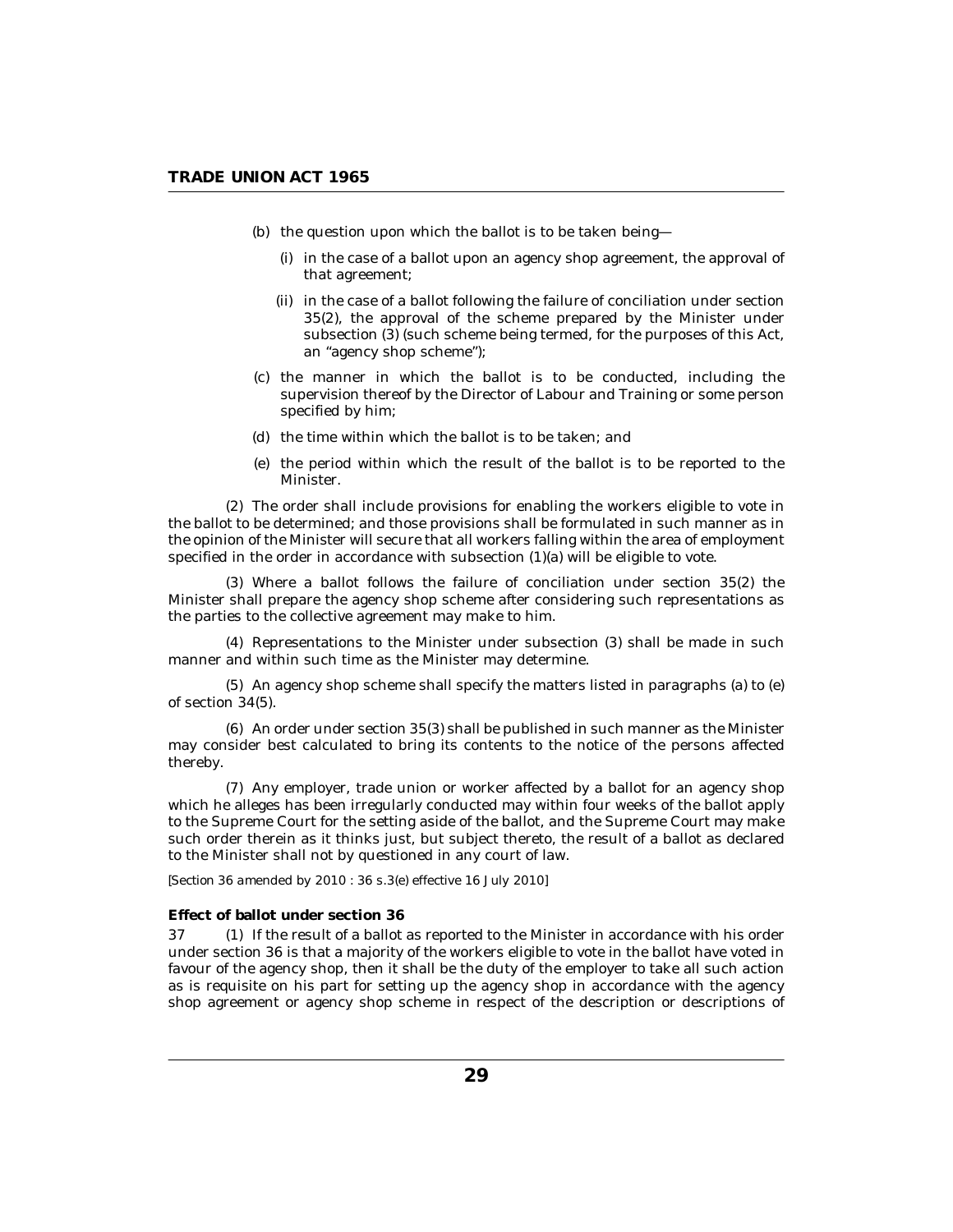<span id="page-29-0"></span>workers comprised in the ballot and for continuing it in being for so long as it shall remain in force.

(2) If the result of a ballot as reported to the Minister in accordance with his order under section 35(3) is that a majority of the workers eligible to vote in the ballot have not voted in favour of the agency shop then the agency shop agreement providing for the setting up of such a shop shall, to the extent that it so provides, be void.

(3) No report shall be made to the Director of Labour and Training under section 35(1) in respect of a proposed agency shop which will apply in respect of workers eligible to vote in the ballot until the expiration of a period of one year from the date of the ballot.

*[Section 37 amended by 2010 : 36 s.3(e) effective 16 July 2010]*

### **Duration of agency shop**

38 (1) An agency shop shall last for the duration of the period during which the agency shop is to be in force under the agency shop agreement or agency shop scheme unless it is sooner terminated—

- (a) by a subsequent agency shop agreement taking effect under this Act; or
- (b) under this section.

(2) Subject to the following provisions of this section, any worker in respect of whom an agency shop applies may make an application to the Minister under this section.

(3) The Minister shall not entertain such an application as is mentioned in subsection (2)—

- unless he is satisfied that not less than one-tenth of the workers to whom (a) the agency shop for the time being applies have signified in writing their concurrence in the application; or
- (b) if the application is made before the end of a period of two years beginning with the date upon which the result of the ballot giving effect to or continuing in being the agency shop was reported to the Minister under section 36 or this section.

Subject to subsection (3) the Minister shall, upon receiving an application (4) under subsection (2), order that a secret ballot shall be taken and such order shall specify—

- (a) the manner in which the ballot is to be conducted, including supervision thereof by the Director of Labour and Training or some person specified by him;
- (b) the time within which the ballot is to be taken; and
- (c) the period within which the result of the ballot is to be reported to the Minister.

The persons eligible to vote in the ballot shall be the workers in respect of whom (5) the agency shop applies.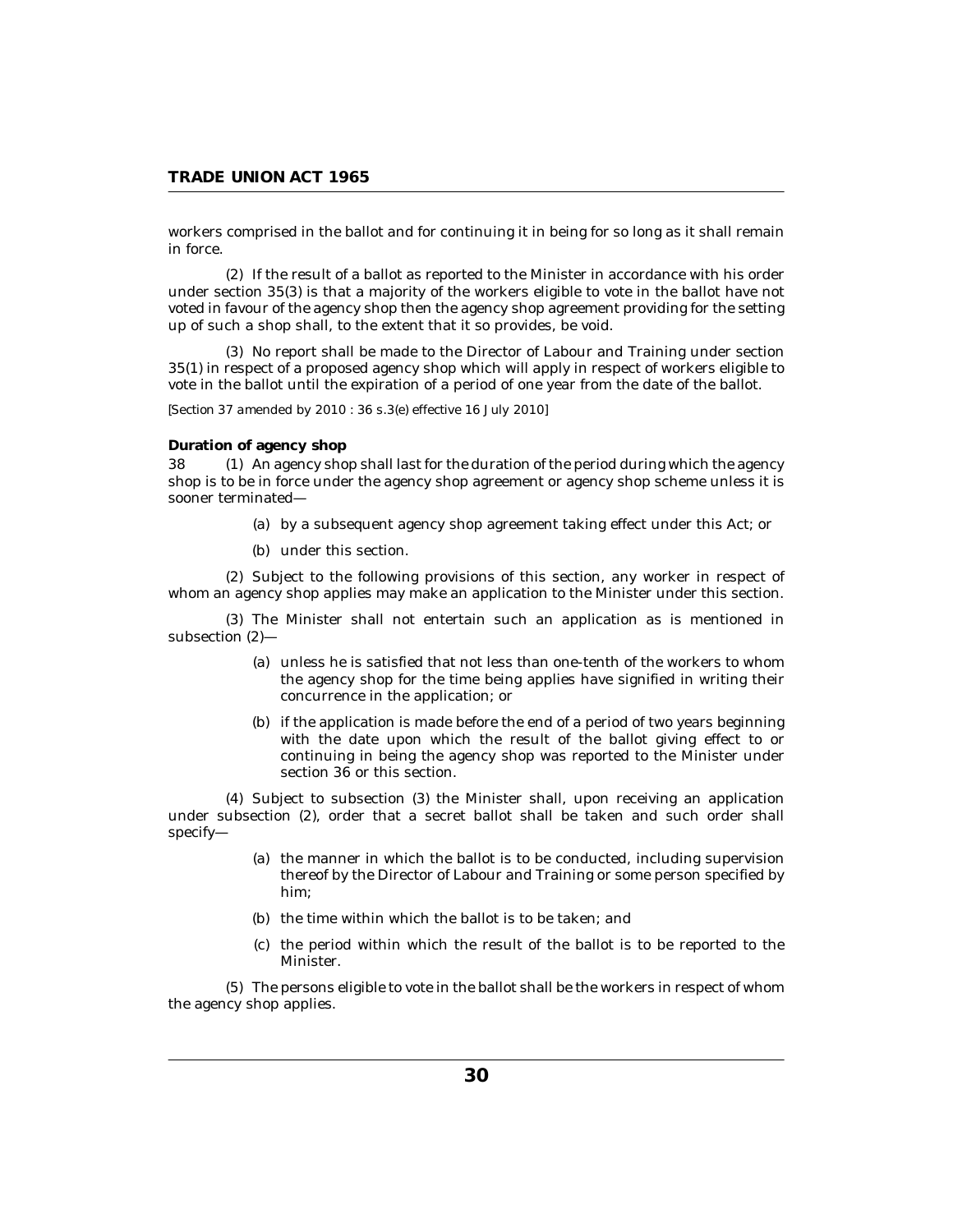<span id="page-30-0"></span>(6) If the result of the ballot, as reported in accordance with the order of the Minister under subsection (4), is that the majority of the workers eligible to vote in the ballot have voted against the continuance of the agency shop, the agency shop shall cease to be lawful and section 30 shall apply accordingly.

*[Section 38 amended by 2010: 36 s.3(e) effective 16 July 2010]*

# **Complaint of breach of duty under section 37(1)**

39 (1) Application may be made to the Supreme Court by a trade union where the trade union alleges that an employer in contravention of his duty under section 37(1) has not taken all such action as was requisite on his part for the purpose of setting up an agency shop in relation to such trade union, or for the purpose of continuing such agency shop in being for so long as the shop is in force.

(2) If, on such a complaint, the Court finds that the grounds of the complaint are well founded, the Court may, if it considers that it would be just and equitable to do so, make any one or more of the following orders—

- an order determining the rights of the trade union and of the employer in (a) relation to the matters to which the complaint relates;
- (b) an order directing the employer to take such action in fulfilment of the duty in question as, in the opinion of the Court, it would be within the power of the employer to take and is action which in the circumstances he ought to be required to take.

The power to make rules of the Supreme Court provided by section 62 of the (3) Supreme Court Act 1905 [*title 8 item 1*] shall include power to make rules regulating, subject to, and for the purpose of, giving effect to, this section, the practice and procedure on all matters relating to the granting of relief under this section.

# **Victimisation**

40 (1) Any employer who dismisses any worker employed by him or reduces the rate of his remuneration or alters the terms or conditions of his employment to terms or conditions less favourable to him or alters his position relatively to other workers employed by him to that worker's disadvantage on the grounds that that worker has given information which by or under any of the provisions of this Act he is required to give, or which relates to the terms or conditions of his employment or of the employment of other workers employed by his employer, to any conciliator or Arbitration Tribunal acting in relation to any labour dispute, or to any registered trade union of which he is a member or to any officer of any such trade union, or has given evidence before any court of law, commits an offence against this Act:

Punishment on summary conviction: a fine of \$720.

The Court which tries any such offence may, in addition to imposing a penalty, (2) order that the worker concerned, unless reinstated, where appropriate with payment of unpaid wages, shall be awarded damages not exceeding two hundred and forty dollars proved to have been suffered by him and, failing payment of such damages, may sentence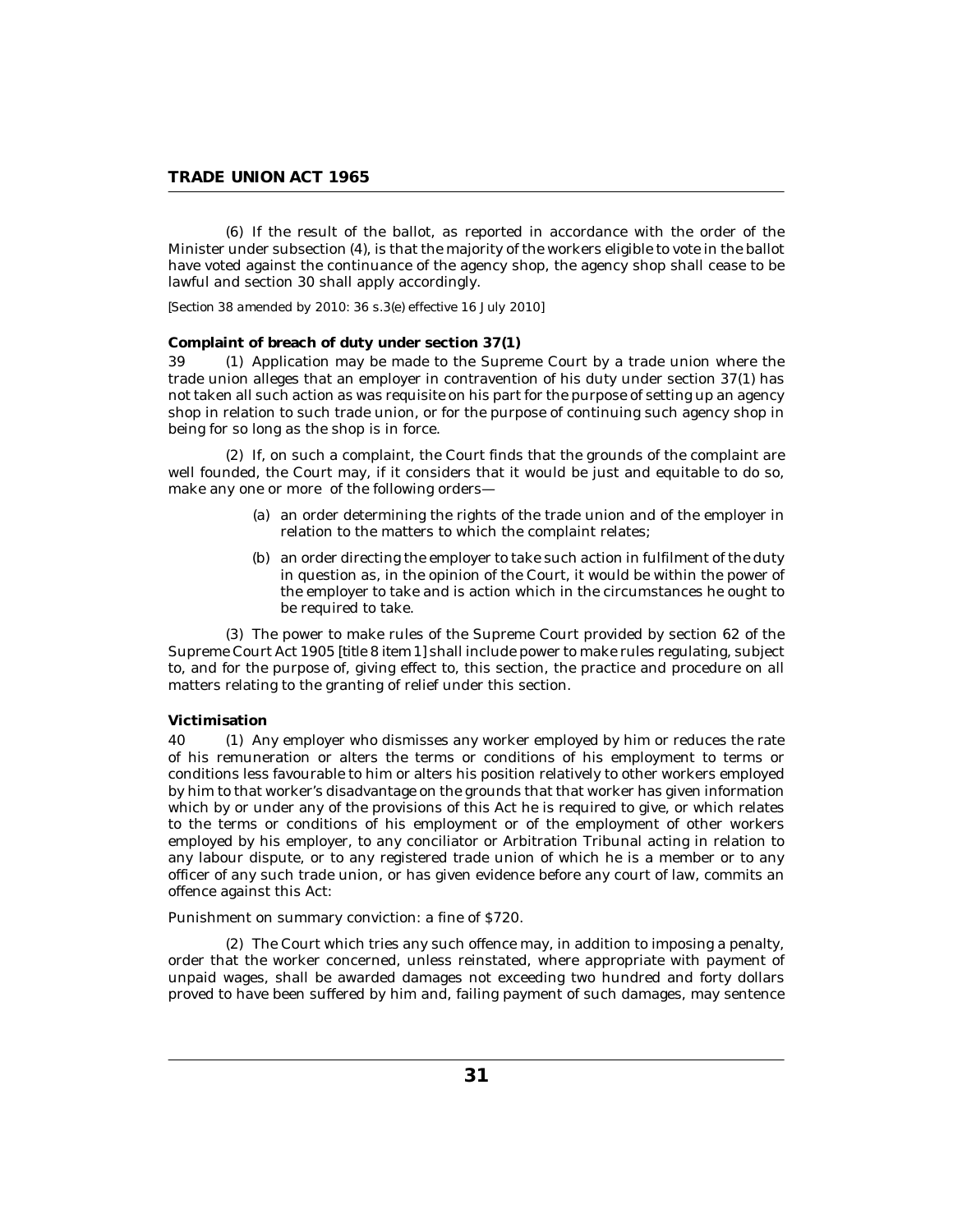<span id="page-31-0"></span>the employer to imprisonment for a term of one month in addition to any other penalty which the court has imposed upon him.

For the purposes of this section "employer" includes any servant or agent of an (3) employer who is authorized by that employer to engage or dismiss workers on his behalf.

**Person under 18 but over 16 may become member of trade union**

A person under the age of eighteen years, but above the age of sixteen years, may be a member of a trade union unless provisions are made in the rules thereof to the contrary, and may, subject to the rules of the trade union, enjoy all the rights of a member except as herein provided, and may execute all instruments and give all acquittances necessary to be executed or given under the rules, but shall not be a member of the committee of management, trustees, or treasurer of the trade union. 41

## *[Section 41 amended by 2001:20 s.7(1) & Sch 2 effective 1 November 2001]*

**Member of trade union may nominate persons to receive moneys on his death**

42 (1) A member of a trade union may, by writing under his hand, delivered at, or sent to, the registered office of the trade union nominate any person not being an officer or servant of the trade union (unless such officer or servant is the husband, wife, father, mother, child, brother, sister, nephew or niece of the nominator), to whom any moneys payable on the death of such member, not exceeding one hundred and twenty dollars, shall be paid at his decease, and may from time to time revoke or vary such nomination by a writing under his hand similarly delivered or sent; and on receiving satisfactory proof of the death of a nominator, the trade union shall pay to the nominee the amount due to the deceased member not exceeding the amount aforesaid.

Every trade union shall keep a record or, register of all nominations made (2) under subsection (1) and of all revocations and variations of any such nominations.

#### **Change of name of trade union**

43 (1) A trade union may, with the approval in writing of the Registrar, change its name by the consent of not less than two thirds of the total number of members.

(2) No change of name shall affect any rights or obligations of the trade union or of any member thereof and any pending legal proceedings may be continued by or against the trustees of the trade union or any other officer who may sue and be sued on behalf of the trade union notwithstanding its new name.

#### **Amalgamation of trade unions**

Any two or more trade unions may become amalgamated together as one trade union if in the case of each or every such trade union, on a ballot being taken, the votes of at least fifty per centum of the members entitled to vote thereat are recorded, and of the votes recorded those in favour of the proposal exceed by twenty per centum or more the votes against the proposal; and such amalgamation may be effected with or without any dissolution or division of the funds of such trade unions, or either or any of them; but no amalgamation shall prejudice any right of a creditor of either or any trade union party thereto. 44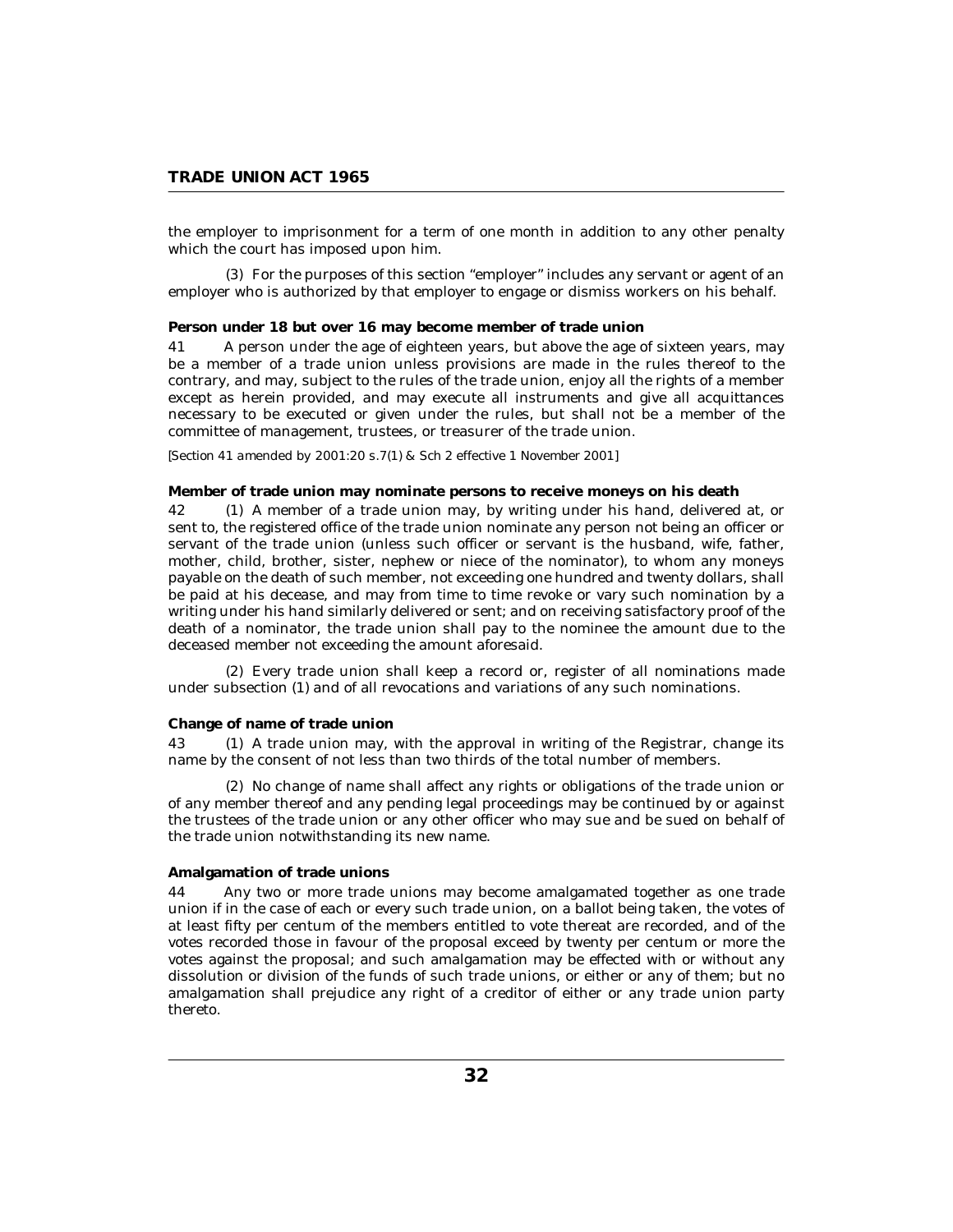# <span id="page-32-0"></span>**Notice of change of name or amalgamation**

Notice in writing of every change of name or amalgamation, signed, in the case of a change of name, by seven members, and countersigned by the secretary of the trade union changing its name, and accompanied by a certificate under the hand of the secretary certifying that the provisions of this Act in respect of changes of name have been complied with, and, in the case of an amalgamation, signed by seven members, and countersigned by the secretary of each and every trade union party thereto, and accompanied by a certificate under the hand of each such secretary that the provisions of this Act in respect of amalgamation have been complied with, shall be sent to the Registrar for registration and until such change of name or amalgamation is so registered it shall not take effect. 45

**Notice of dissolution must be sent to Registrar**

Notice of the dissolution of any trade union shall be sent under the hand of the secretary and seven members of the trade union to the Registrar within fourteen days of the dissolution and shall be registered by him. 46

# **Failure to give notice or send documents**

47 (1) Any trade union which fails to give any notice or send or produce any document which it is required by this Act, to give, send or produce and every officer or other person bound by the rules thereof to give send or produce the notice or document, or if there is no such officer, then every member of the committee of management of the union, unless proved to have been ignorant of, or have attempted to prevent the omission, shall be liable to forfeit a sum not exceeding twelve dollars recoverable before a court of summary jurisdiction in the manner provided by the Magistrates Act 1948 [*title 8 item 15*] at the suit of the Registrar or of any person aggrieved, and to an additional forfeiture of the like amount for each week during which the omission continues.

(2) Nothing in this section shall be construed so as to prejudice the effect of any of the foregoing provisions of this Act under which criminal proceedings may be taken against an officer of a trade union or other person for an omission to give any notice or send or produce any document:

Provided that no such officer or other person shall be liable both to criminal proceedings and to proceedings under this section in respect of the same omission.

### **Minister may make regulations**

48 (1) The Minister may make regulations with respect to all or any of the following matters—

- (a) the registration of a trade union under this Act and the documents and information to be furnished by any applicant for such registration;
- (b) the seal (if any) to be used for such registration;
- (c) the forms to be used for such registration;
- (d) the inspection of documents kept by the Registrar under this Act;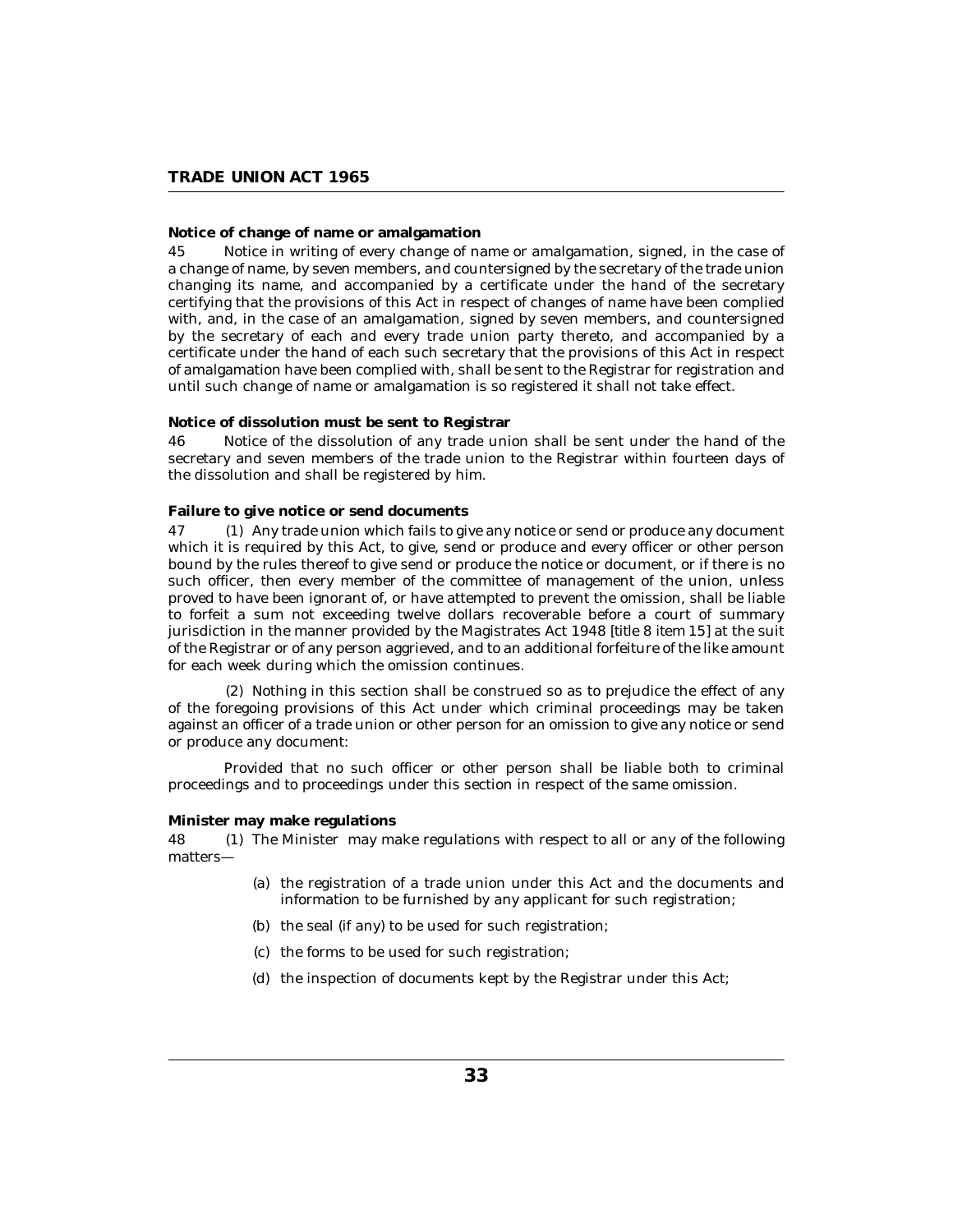- <span id="page-33-0"></span>(e) the fees to be paid on registration, not exceeding the fees specified in the Third Schedule; and in respect of any service, matter or thing falling to be performed by the Registrar for the purposes of this Act or of any regulations made thereunder; and
- generally, for carrying this Act into effect, (f)

and may revoke or vary such regulation.

The negative resolution procedure shall apply to regulations made under this (2) Act.

*[Section 48(1)(e) amended 1998:41 s.4(1)(a) effective 1 May 2000]*

**Repeal** *[omitted]* 49

**Commencement** *[omitted]* 50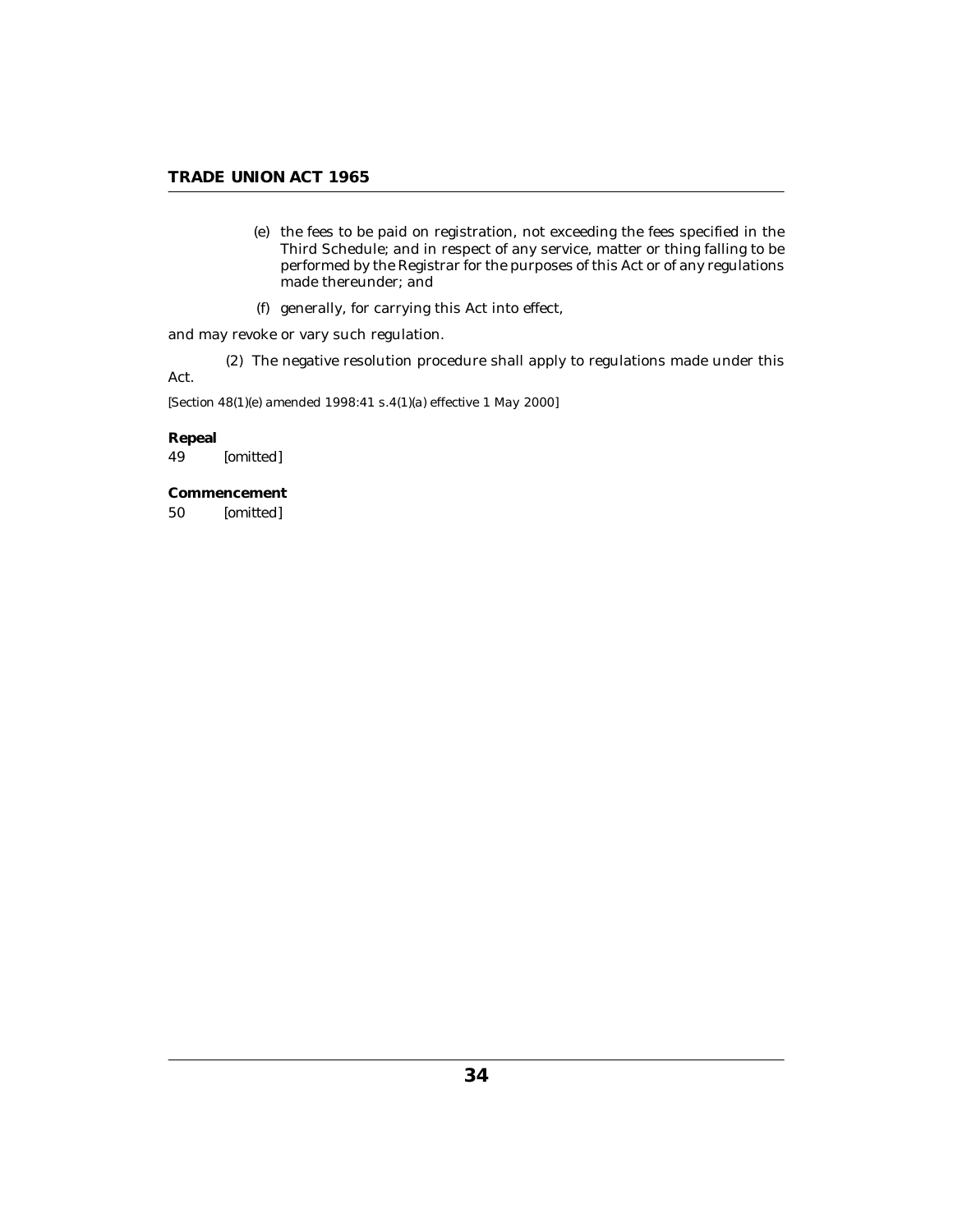# **FIRST SCHEDULE**

(Section 30Q)

## **CONDUCT OF A BALLOT**

<span id="page-34-0"></span>(1) The Director of Labour and Training shall be in charge of the ballot and have responsibility for its orderly conduct. 1

Where any matter occurs in relation to the ballot which is not regulated by this Schedule, the Director of Labour and Training shall deal with the matter in his discretion. (2)

The ballot shall be conducted at a convenient place on the premises where a majority of workers are employed at such time as the Director of Labour and Training, after consultation with the employer and the union, may determine. 2

The Director of Labour and Training shall formulate the question to be decided on the ballot, shall prepare voting forms, which shall state that question and make provision for answering it, and shall give a voting form to each person who in his opinion is entitled to vote in the ballot. 3

Before any person votes, the Director of Labour and Training shall explain to him in simple language the purpose of the ballot and the procedures to be followed. 4

The Director of Labour and Training shall, subject to his responsibility under subparagraph (1) of paragraph 1 for the orderly conduct of the ballot, allow such representatives of the union or unions concerned and the employer as the Director of Labour and Training sees fit to be present in the voting-place to observe the ballot. 5

The Director of Labour and Training may use such persons as he sees fit to assist him in the conduct of the ballot. 6

As soon as all persons entitled to vote in the ballot and who wish to do so have voted, the Director of Labour and Training shall count the votes and record the result on a standard certification form. 7

The decision of the Director of Labour and Training as to the result of a ballot shall be final and not be subject to any appeal. 8

*[First Schedule inserted by 1998:41 s.4(1) & Sch effective 1 May 2000; amended by 2010 : 36 s.3(e) effective 16 July 2010]*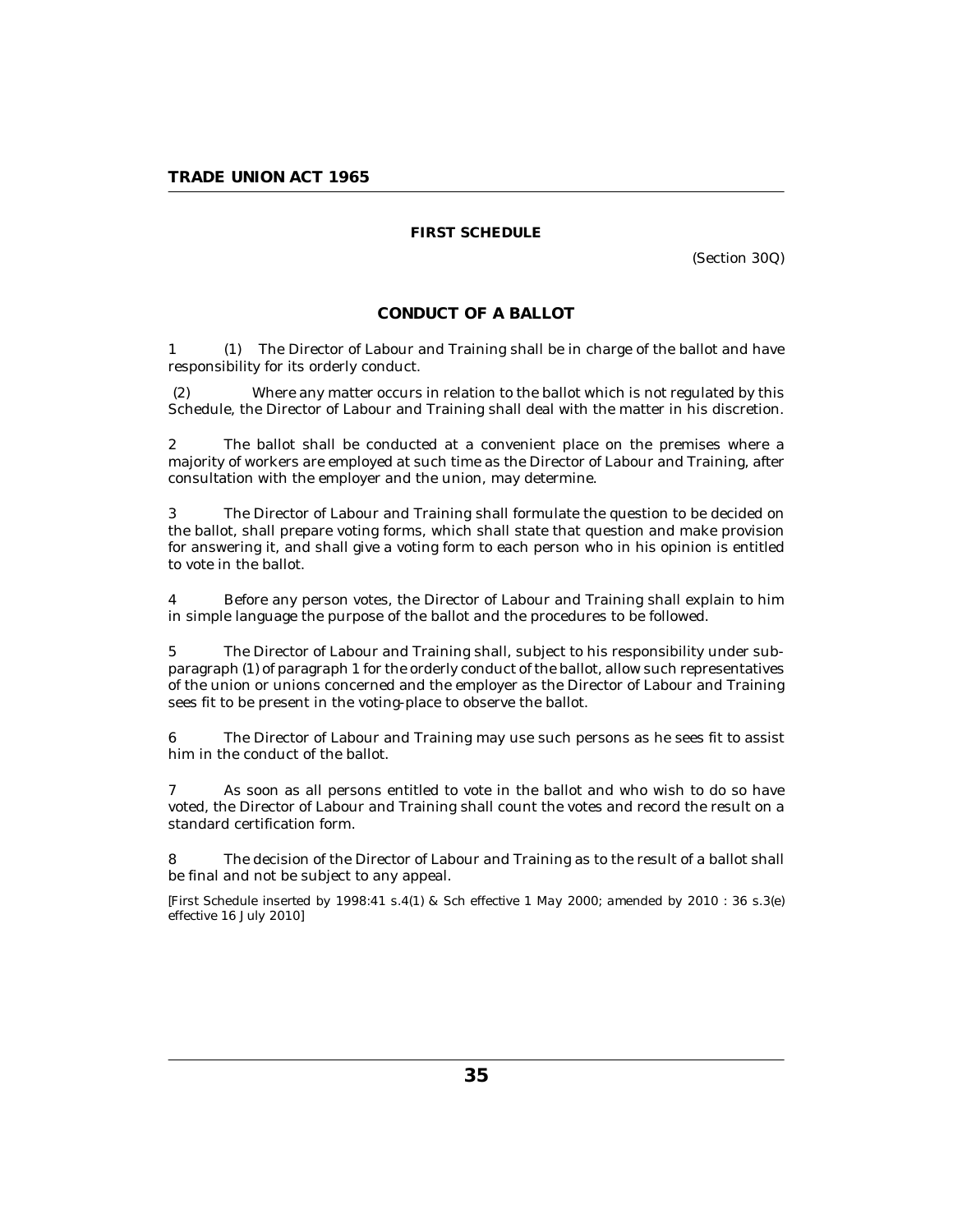# **SECOND SCHEDULE**

(Section 30R(8))

# **THE TRIBUNAL**

<span id="page-35-0"></span>In this Schedule— 1

> "the issue" means the issue or issues referred by the Minister to the Tribunal under subsection (2) of section 30D, subsection (4) of section 30P or subsection (7) of section 30R;

"the 1992 Act" means the Labour Disputes Act 1992.

On receipt of advice of the Director of Labour and Training that the union and the employer are unable to agree on the determination of the appropriate bargaining unit or on receipt of a notice of appeal under subsection (5) of section 30R, the Minister shall by instrument in writing appoint three persons to be members of, and to form, the Tribunal, and one of those members to be its Chairman. 2

Before appointing a member of the Tribunal other than the Chairman, the Minister shall consult the employer and a representative of workers. 3

The members of the Tribunal shall hold office until the Tribunal hands down its order determining the issue. 4

The Minister may appoint such officers and servants to serve the Tribunal as he may consider necessary. 5

Sections 7 to 10, 12 and 13 of the 1992 Act shall have effect, with the necessary changes, in relation to the Tribunal as those sections have effect in relation a Labour Disputes Tribunal constituted under the 1992 Act. 6

7 (1) If a question arises as to the interpretation of the Tribunal's order determining the issue, then the Minister, upon being notified by any person aggrieved by the order, shall re-appoint the Tribunal and shall, for that purpose, re-appoint the original Chairman and members if they are available; and paragraphs 1 to 6 of this Schedule shall have effect, with the ncessary changes, for the purposes of any such re-appointment.

Where a Tribunal is re-appointed under sub-paragraph (1), subsections (2) to (2) (4) of section 17 of the 1992 Act shall have effect, with the necessary changes, for the purposes of sub-paragraph (1) as those subsections have effect for the purposes of subsection (1) of section 17 of the 1992 Act.

*[Second Schedule inserted by 1998:41 s.4(1) & Sch effective 1 May 2000; References to "Trade Disputes" changed to "Labour Disputes" by consequential amendment to 2007:14 effective 29 March 2007 and by the authority of s.11(h) of the Computerization and Revision of Laws Act 1989; Second Schedule amended by 2010 : 36 s.3(e) effective 16 July 2010]*